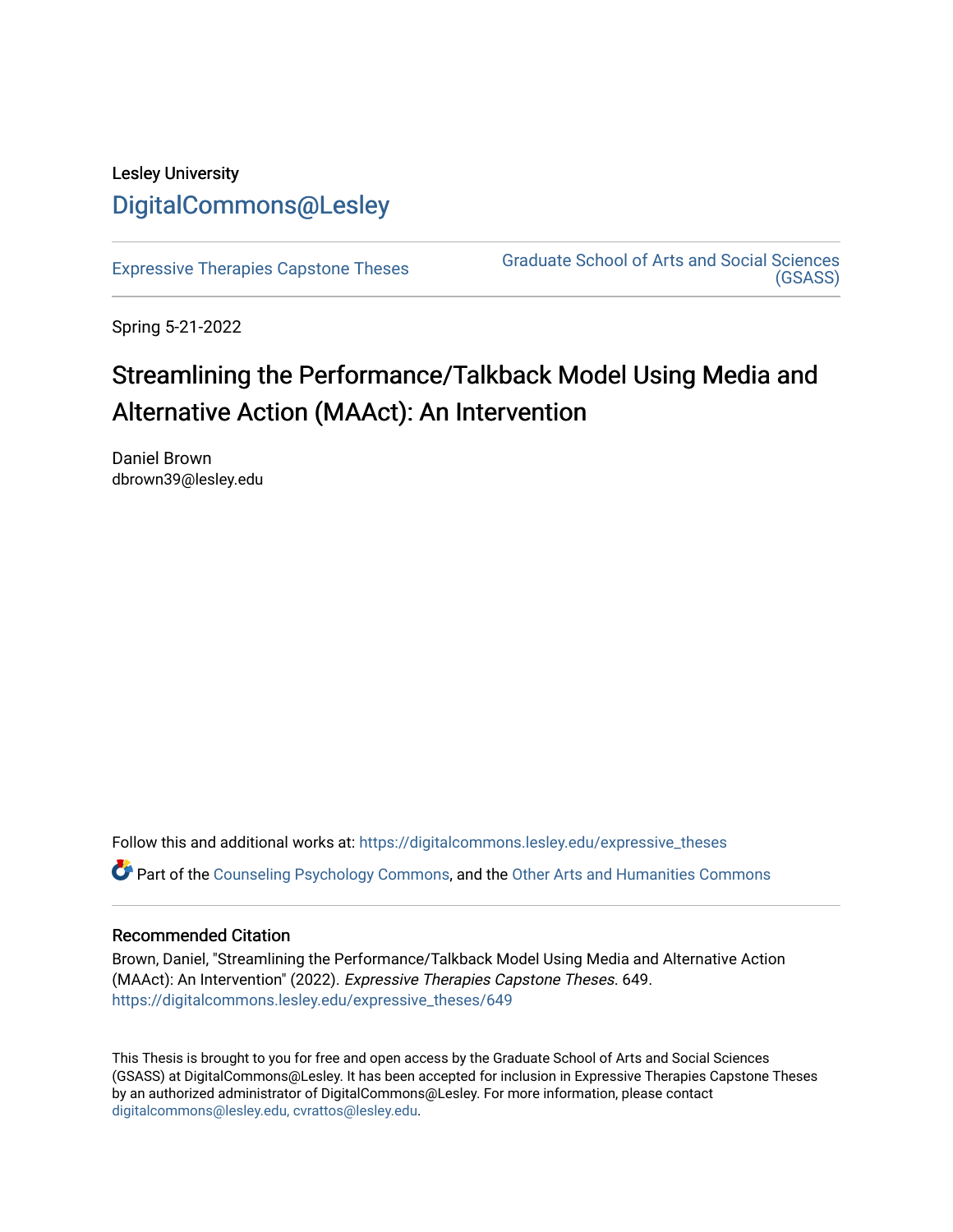## **Streamlining the Performance/Talkback Model Using Media and Alternative Action**

## **(MAAct): An Intervention**

Capstone Thesis

Lesley University

4/20/2022

Daniel David Brown

Drama Therapy

Dr. Angelle Cook, Ph.D., RDT/BCT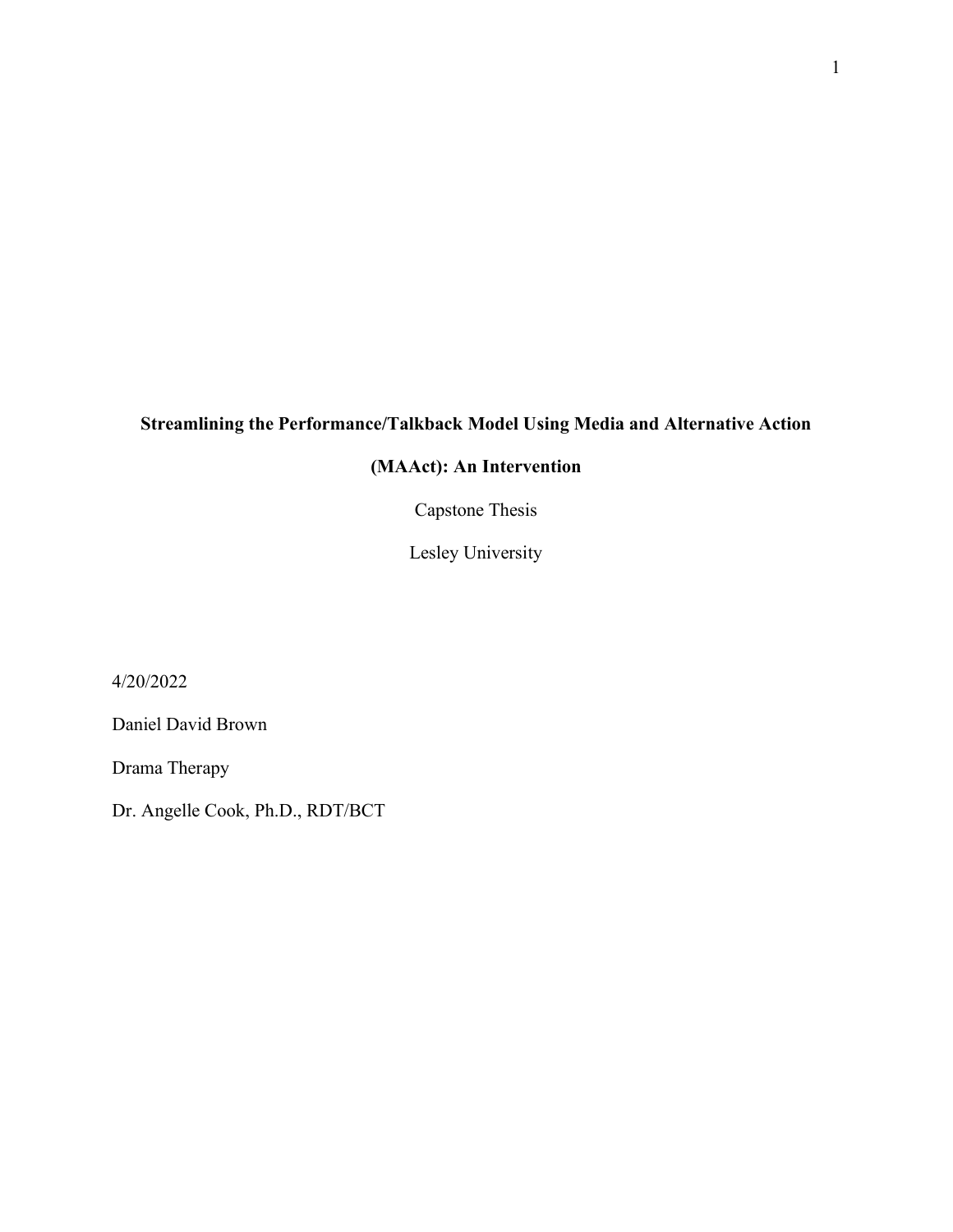#### **Abstract**

This capstone project ventures to develop a drama therapy method that may increase empathy, social skills, and communication skills in populations with substance use disorders. Particular attention has been paid to the efficacy of performance/talkback methods in increasing these factors. An attempt has been made to streamline the performance/talkback method for greater accessibility to such methods in clinical spaces. The literature shows a particular need in populations with substance use disorders for social skills, communication skills, and empathy training. There have been published drama therapy studies that aim to intervene in these areas, though few with this particular population. This method was tested in a clinical partial hospitalization program that treats adults with substance abuse disorders. The participants were white women between the ages of 21-61. Through this inquiry, I have learned that it may be possible to replicate many of the studied effects of performance/talkback models using prerecorded media instead of live performance. I believe this method can be applied to many populations to spark discourse, encourage perspective-taking, provide social rehearsal, break down communication patterns, and increase topic-related empathy. I also believe this model can increase access to performance-based interventions by eliminating many of the logistics of staging a live performance.

*Keywords: substance use disorders, performance-based, empathy, social skills, drama therapy Author Identity Statement: The author identifies as a US-born, US residing, white male.*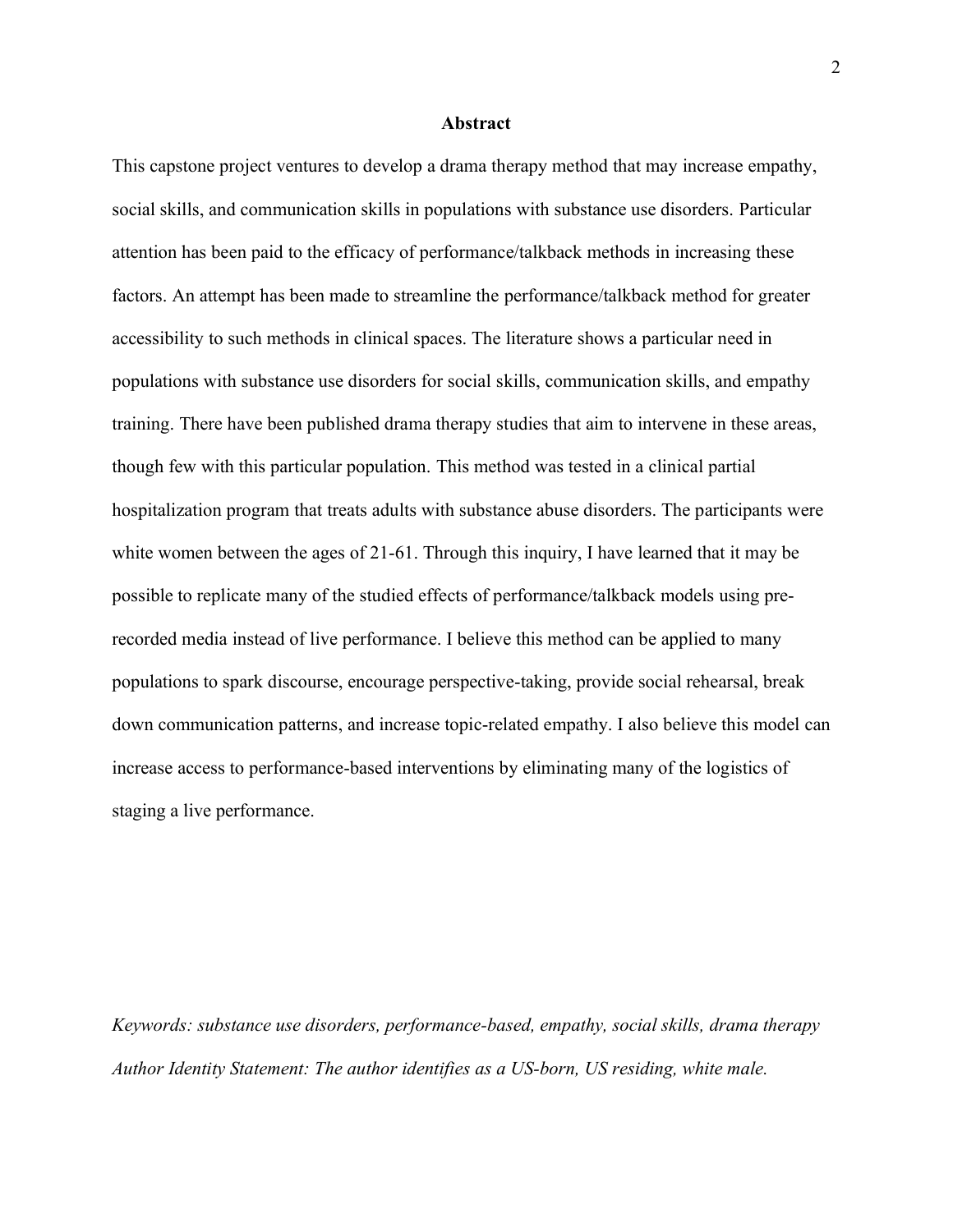## **Introduction**

Theatre has been used to spread and question ideas since time immemorial. Contemporary drama therapists use theatre of the oppressed, theatre for change, and other models to spread awareness of power, privilege, and oppression within the United States (McAdam & Davis, 2019). An intervention or method for conversation that has seen frequent use after live theater events is the "talkback," an opportunity for audiences to engage the cast, directors, and producers of a production (Bailey, 2009). In my experience, the performance/talkback model has efficacy in creating a shared experience, increasing empathy, and sparking energetic and sometimes transformative conversations.

My passion for this model started while I was pursuing my undergraduate degree, a BFA in musical theatre. The university would have talkbacks after performances, which provided a beautiful opportunity for the community to come together and process shared experiences. My passion for the performance/talkback model peaked when I was fortunate enough to see the powerful work done by NYU's therapeutic theatre series (NYU, 2021). These productions brought together specific populations for a particular therapeutic purpose, and they changed my perspective on what "drama" could be. In fact, the effect NYU's therapeutic theatre series had on me is one of the reasons I decided to become a drama therapist.

I have an affinity for performance-based art and intervention. Therefore, I have an inherent bias toward them. I was fortunate enough to have been exposed to the theatre from a young age and have always loved it. I realize that not everyone shares my feelings around performance-based art and intervention and may have an aversion to it. I also recognize my privilege as having grown up a straight, white male in a middle-class family, a family who could provide me with the opportunities to explore my artistic-self and the support to fall and get back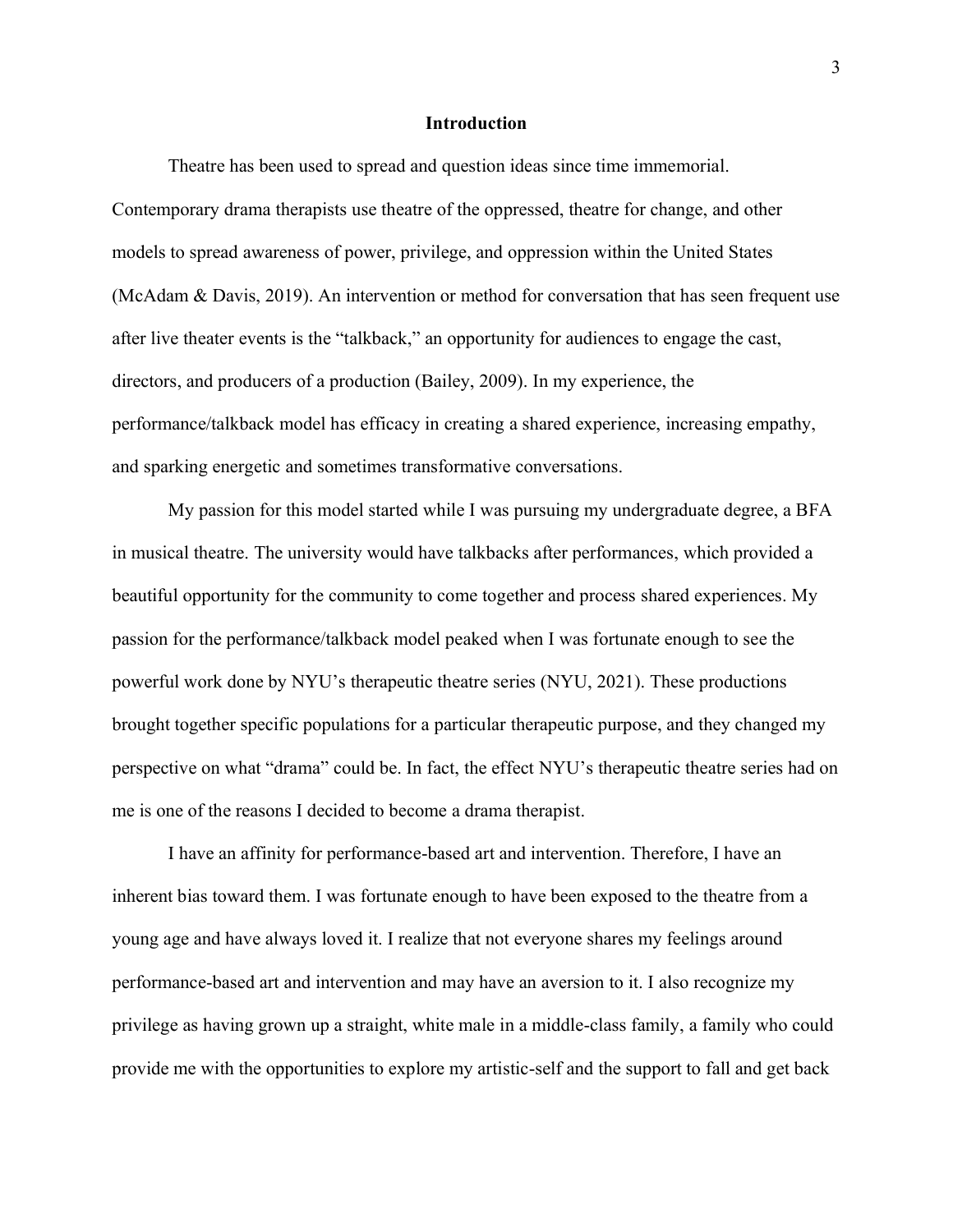up. Another reason I became a drama therapist: I do not believe performance-based art and intervention should be reserved for those privileged and supported enough to have grown up in the theatre. Bringing theatre to the client inside the treatment space is the spirit of my method.

However, the performance/talkback model also has its drawbacks. The actors can often be turned into objects for the audience's consumption, creating a problematic or harmful environment. Talkbacks can resemble a physical embodiment of a YouTube comment section at their worst. A study by Wood and Mowers (2019) has shown that a co-active model in which the spectators are given an active, participatory role in response to the performance may create more positive and productive engagement. Another drawback is the logistical feat of putting together a live performance. A therapeutic performance may have all the logistics of any other staged performance (venue, ticket sales, rehearsal, scheduling, etc.) on top of the additional logistical feats of dealing with hospitals, clinics, shelters, and insurance. Overall, the institutional support needed to stage a full production can be in short supply.

I have seen throughout my life the ability of the theatre, the pieces themselves, and the shared experience, to create valuable and empathetic discussion (Rathje et al., 2021). After working with clients with substance use disorders (SUDs) in an intensive outpatient program (IOP) and a partial hospitalization program (PHP), I have seen a particular need within this community for creative interventions to widen perspective and increase empathy and communication skills. As I sat in PHP and IOP, I wished there was a way to use performancebased drama therapy interventions to improve social skills and empathy with the group. Yet, the institutional backing simply was not there.

The performance/talkback model is an effective intervention with reach and potential for transformation and empathetic growth, especially when using a co-active model (Wood &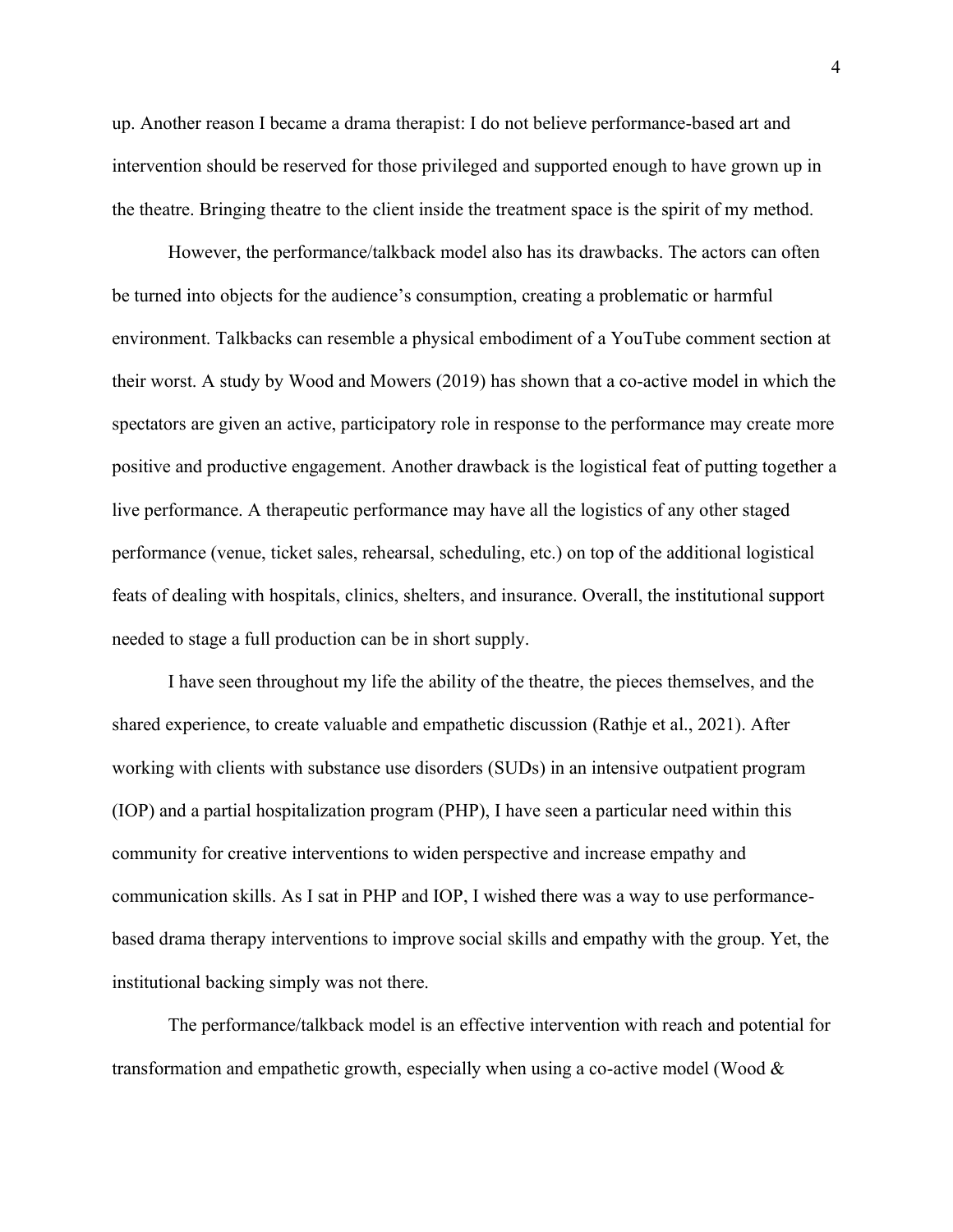Mowers, 2019). I have long pondered how the performance/talkback model could be more accessible. In addition, I wanted to bring this model to clients in the spaces they already meet for therapy. Therefore, I devised a model to curate media clips for group consumption, transformation, performance, and processing. After learning about the specific needs of the SUD population, the research question I decided to investigate was, "Can changes in empathy and social skills be observed for people with SUDs who participate in a modified version of the performance/talkback model?".

I reviewed the literature on the needs of people with SUDs and the ability of existing drama therapy methods to aid in their healing and skill-building. I reviewed research on therapeutic performance and how drama therapists have used performance/talkback models in their work. I investigated the literature that touched on theatre's ability to forge and reforge connection, increase empathy, and increase social skills. My inquiries also led to research detailing the needs of the SUD population for these types of interventions.

## **Literature Review**

I have experienced the ability of theatre to increase confidence, social skills, and empathy during my lifelong engagement with the art form. My desire to be a drama therapist blossomed from the desire to share these gifts with others who may not have had the opportunity to engage in theatre. Rich research has been done to measure the effects of engaging in and watching live performances. Often, the result can be an increase in empathy and social skills, just as I have found in my personal life (Rathje et al., 2021).

My method is a stitchwork of methods that came before. To start, I combed the literature to find peer-reviewed articles for the various elements I am laboring to combine into a cohesive approachable method. I read about the ability of drama therapy to have a positive impact on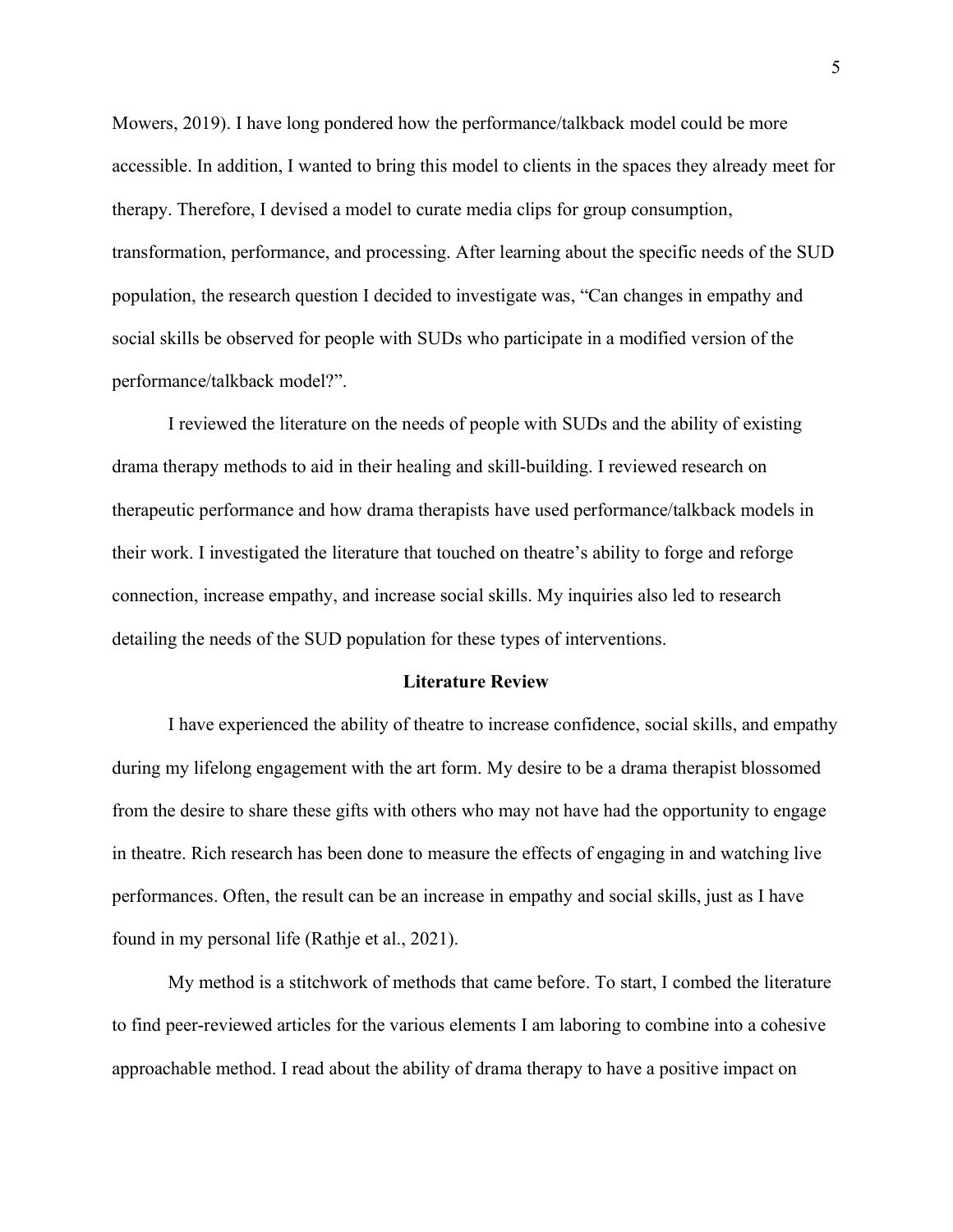empathy, social and communication skills, the strengths and weaknesses of performance/talkback methods, and how all of this applies to the SUD population with which the method was tested.

## **Empathy, Social, and Communication Skills**

I started my research by looking for drama therapy interventions with therapeutic goals reflective of those I had for my group, increasing social and communication skills and empathy. Much of the research I found on this subject was conducted using younger populations. Karatas (2011), for example, worked with 77 high school students split between control, placebo, and experimental groups. The students in the experimental group experienced 10 psychodrama sessions over the semester with conflict resolution training. The placebo group experienced the same number of interactive groups as the experimental group sans the conflict resolution training, and the control group experienced no interactive groups and simply took the pre and post-tests. Results were measured using The Scale of Determining Conflict Resolution Behavior. In the post-test, statistically significant decreases in aggression  $(p<0.05)$  and increases in problemsolving behaviors  $(p<0.05)$  were shown in the experimental group. While this research shows increases in the aforementioned areas, the methods are primarily non-descript psychodrama sessions making it difficult to repeat the process. However, the data provided by Karatas' work shows an important precedent for measurable outcomes in social and communication skills, an element related to my research.

Another example is Amatruda's (2006) research, in which it is hypothesized that psychodramatic interventions may increase communication and social skills in children 10-13 years old in a special education setting. Amatruda reported one psychodrama session in which she had the students embody their favorite character from a book they were reading in class. On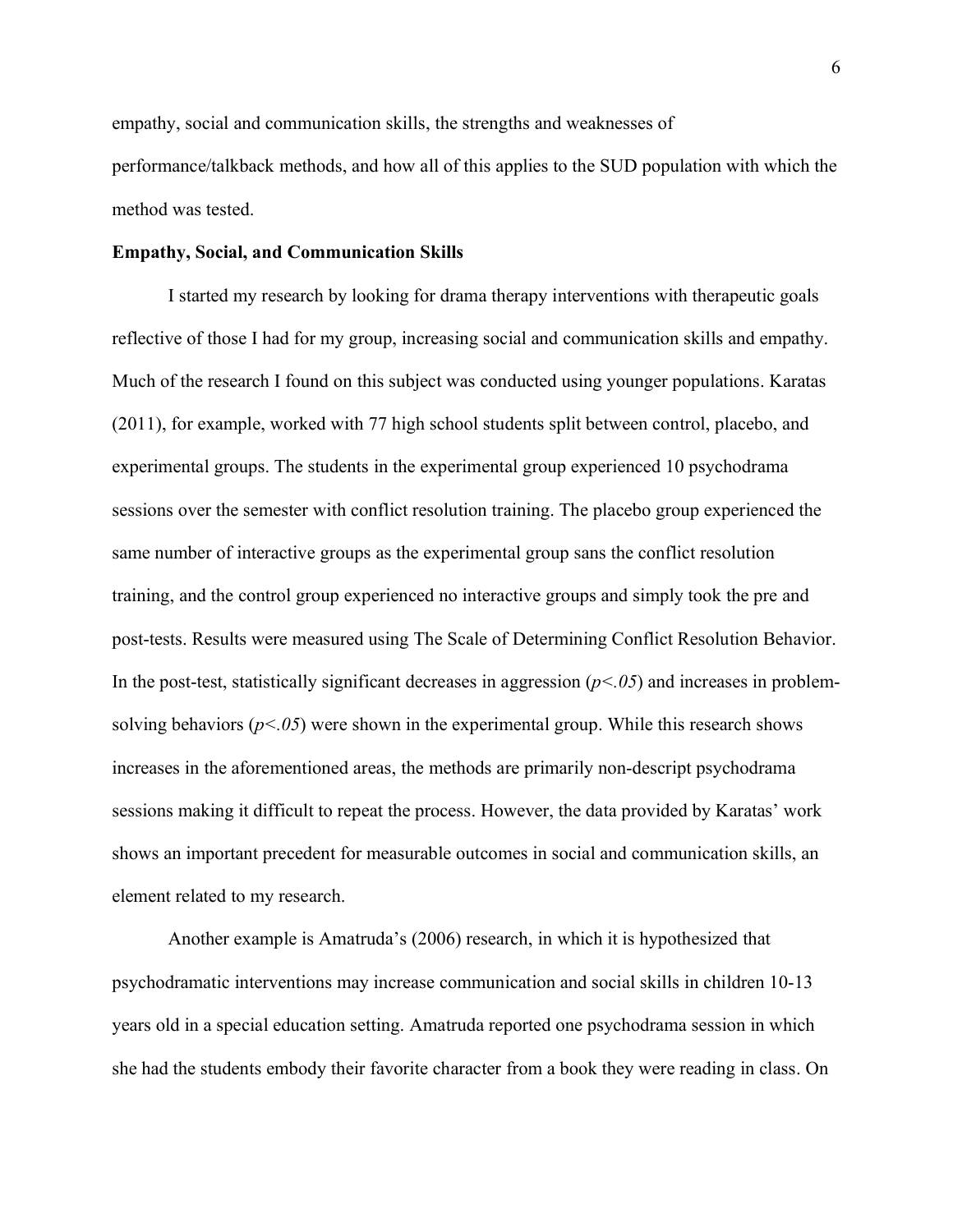this particular day, she noted that students were able to be more curious and empathetic with their classmates while in character. This anecdote gives valuable information, as role-taking after consuming media is integral to my developing method. Based on Amatruda's experience, it could be hypothesized that a group might show increased levels of empathy and communication if given the distance of enrollment. Furthermore, it could be hypothesized that exposing clients to stories and characters they can relate to may lead a facilitator to essential discoveries regarding clients' empathetic and social skills.

Wiener's (2015) exploration into staging dramatic enactments to resolve conflicts in couples was the work I found that most closely reflected my method and goals as a unit. Much of the work Wiener has done in this study is based on well-precedented couple's therapy techniques that have been documented by authors such as Datillio (2014). Wiener (2015) takes these triedand-true techniques and adds the nuanced lens of a drama therapist. Psychodramatic methods are described in couples and family therapy texts without citing their origin.

A significant difference between Wiener's (2015) work and mine is that he worked with relationship systems that are intimate and firmly established, using excerpts from real-life conflictual exchanges between couples, while I am working with fictional scenes from a tv show in a group therapy setting. Another way of looking at it, Wiener's research leans toward the psychodramatic (enacting scenarios inspired by one's real-life experience) while mine leans toward the drama therapeutic (using role and fictional narrative). While Wiener's work "…extends the use of psychodramatic techniques to a drama therapy format that permits the therapist to titrate better the degree of aesthetic distance" (p. 9), my work relies on the embodiment of fictional roles to achieve a level of distance that would be appropriate for an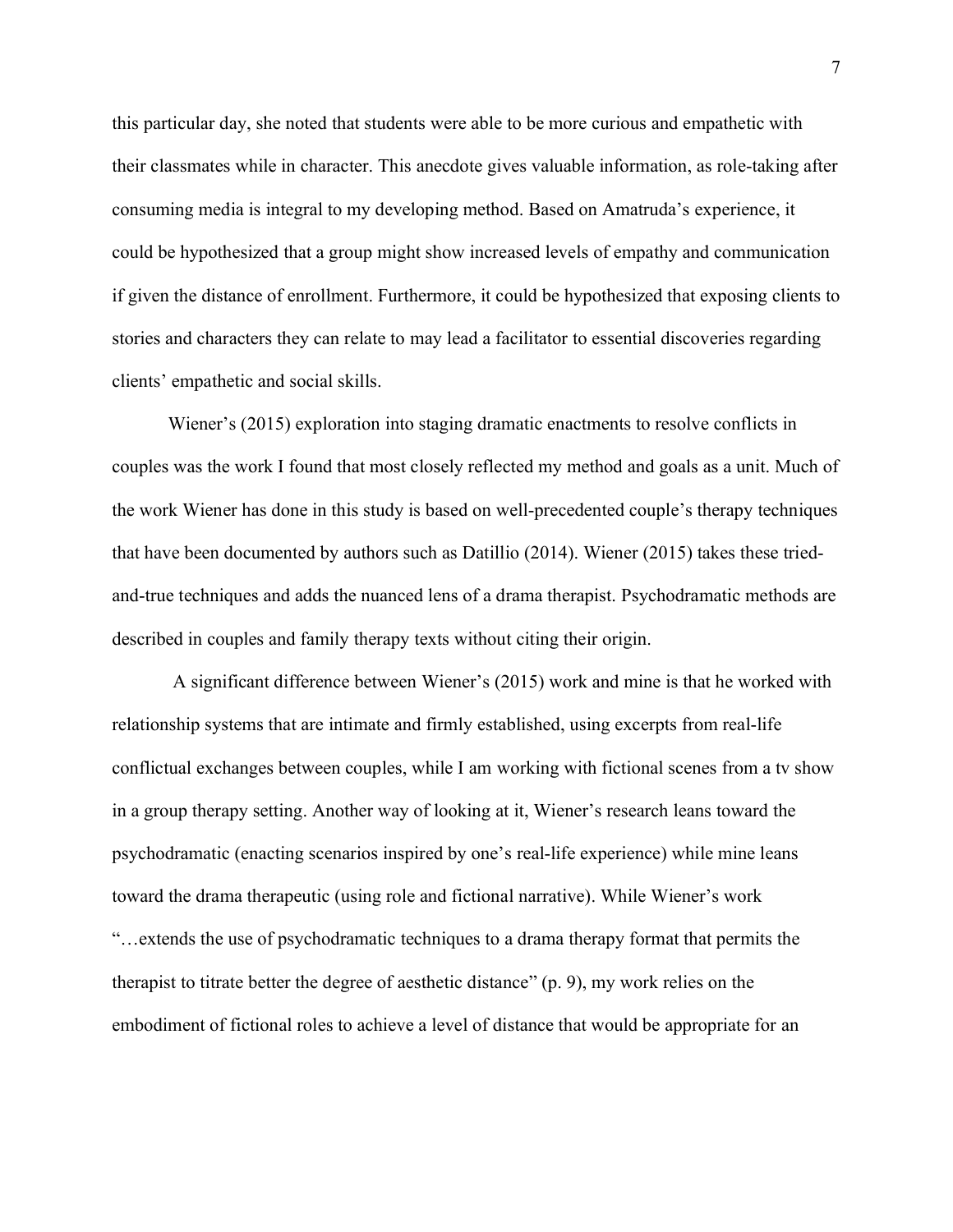IOP/PHP group with SUDs. As Amatruda (2006) found, Wiener postulates that embodying a role, or interacting with someone embodying a role, may increase one's empathy.

A scriptwriting portion of Wiener's (2015) intervention highlights the parallel narratives that couples may have during a conflict. Dekkers et al. (2020) conducted focus groups consisting of people in recovery from SUDs and found that, similarly to Wiener's findings with couples, people in recovery and those they are in relationship with also experience parallel narratives: "parallel recovery processes take place in individuals in recovery, family members, social networks and communities. However, these recovery processes proceed at different speeds, which results in mismatching expectations and views" (Dekkers et al., 2020, p. 532). If a person lacks the humility and perspective to validate others' perspectives and perceptions, relationships can be challenging to navigate. Empathy, social skills, and communication skills are necessary to navigate mismatched expectations and views.

Ozturkcu et al. (2018) employed a method combining psychodrama and cognitive behavioral therapy (CBT) in hospital settings to see if a decrease in burnout could be measured. The implementation of this study included participants bringing in scripted scenarios they wrote themselves inspired by at-work or at-home conflicts. The scenes were dissected using the previously learned CBT skills in group sessions, namely, identifying and questioning one's automatic thoughts. The PHP/IOP groups I tested my method with often engage in CBT skills training, as the participants in this study did, but do not have many opportunities to put theory into practice. Ozturkcu's et al. article provided a solid precedent for the breaking-down of a scene as implementation and training of communication skills.

D'Amico et al. (2015) investigated drama therapy's ability to teach communication skills to adolescents with autism. 75-minute therapeutic sessions took place once a week for 21 weeks.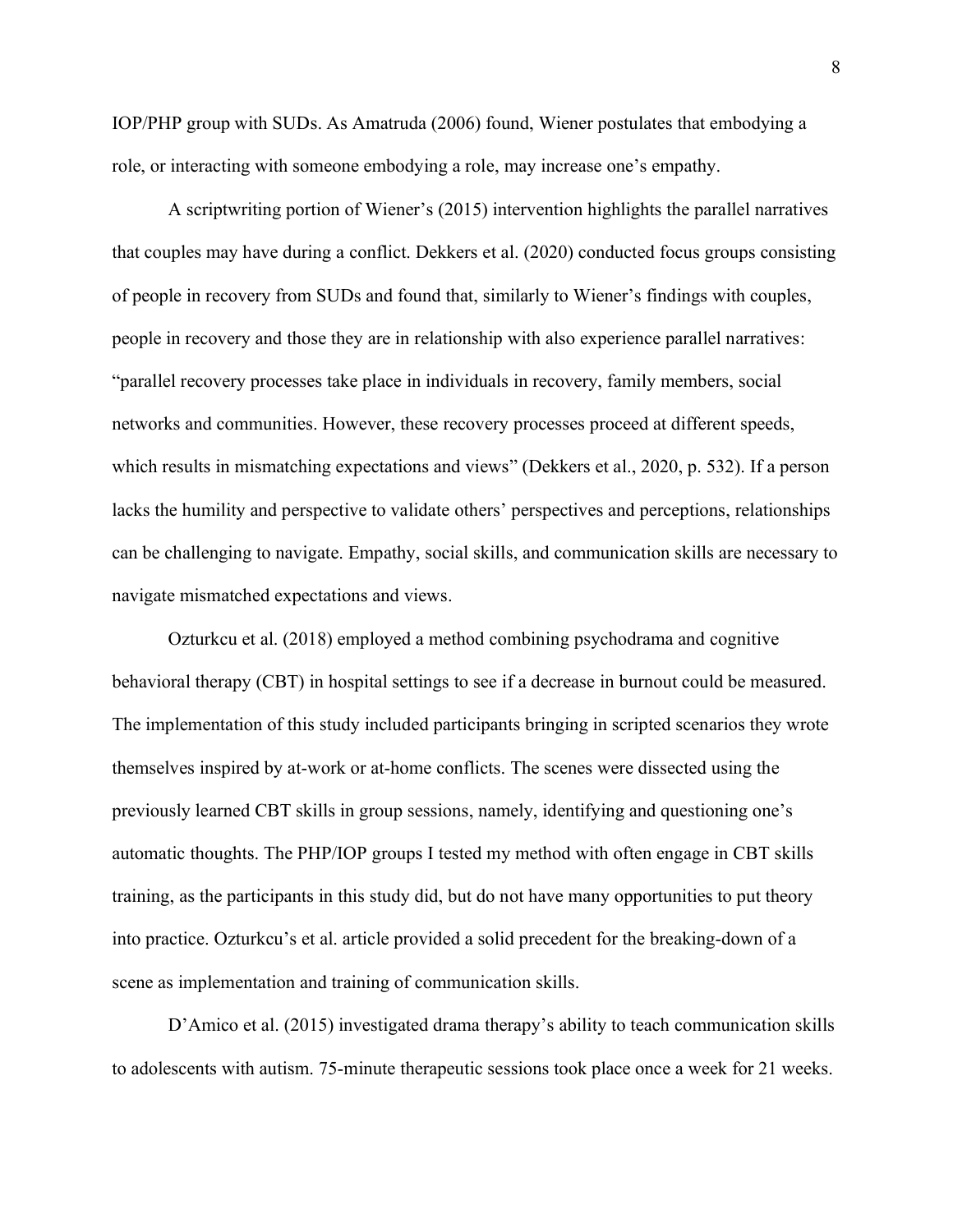Participants engaged in activities such as emotional expression and projection exercises. The researchers used the Social Skills Improvement System-Rating Scales. Statistically significant differences between parent pre-tests and post-tests result data was shown ( $M = 0.55$ ,  $SD = 0.52$ ),  $t(5) = 2.57$ ,  $p = 0.05$ ) regarding the social skills of their child with autism. However, statistically insignificant data was shown between the pre and post-tests given to the adolescents themselves  $(M = 1.10, SD = 1.80)$ ,  $t(5) = 1.50$ ,  $p = 0.19$ .) This project demonstrated that drama therapy can effectively enhance children's ability to engage others socially, according to their parents' perceptions.

Bornmann and Crossman (2011) used playback interventions with students (24 in  $5<sup>th</sup>$ grade and 23 in 8th grade) to measure its effects on their empathy using the Index of Empathy for Children and Adolescents. The groups (randomized age and sex) watched a video detailing a criminal justice hearing involving a violent incident at a school and engaged in a playback response afterward (a model resembling my own). This study did not produce statistically significant results regarding an increase in empathy (*p*>.32). It should be noted that the students in the Bornmann and Crossman study were not considered an at-risk population and showed a high propensity for empathy in the pre-test results. Due to this, the results of the intervention could have been a ceiling effect.

Wilmer-Barbrook (2013) inquired into drama therapy's efficacy in improving social and communications skills for eight young people with Asperger's syndrome (what would now be called autism spectrum disorder or ASD). The author met with this group for an hour a week for the whole school year (36 weeks). The group played theatre games to warm up, then the main intervention, which took many forms, served as social rehearsal. Changes were measured using an investigator-developed evaluation. The averaged results showed that participants perceived a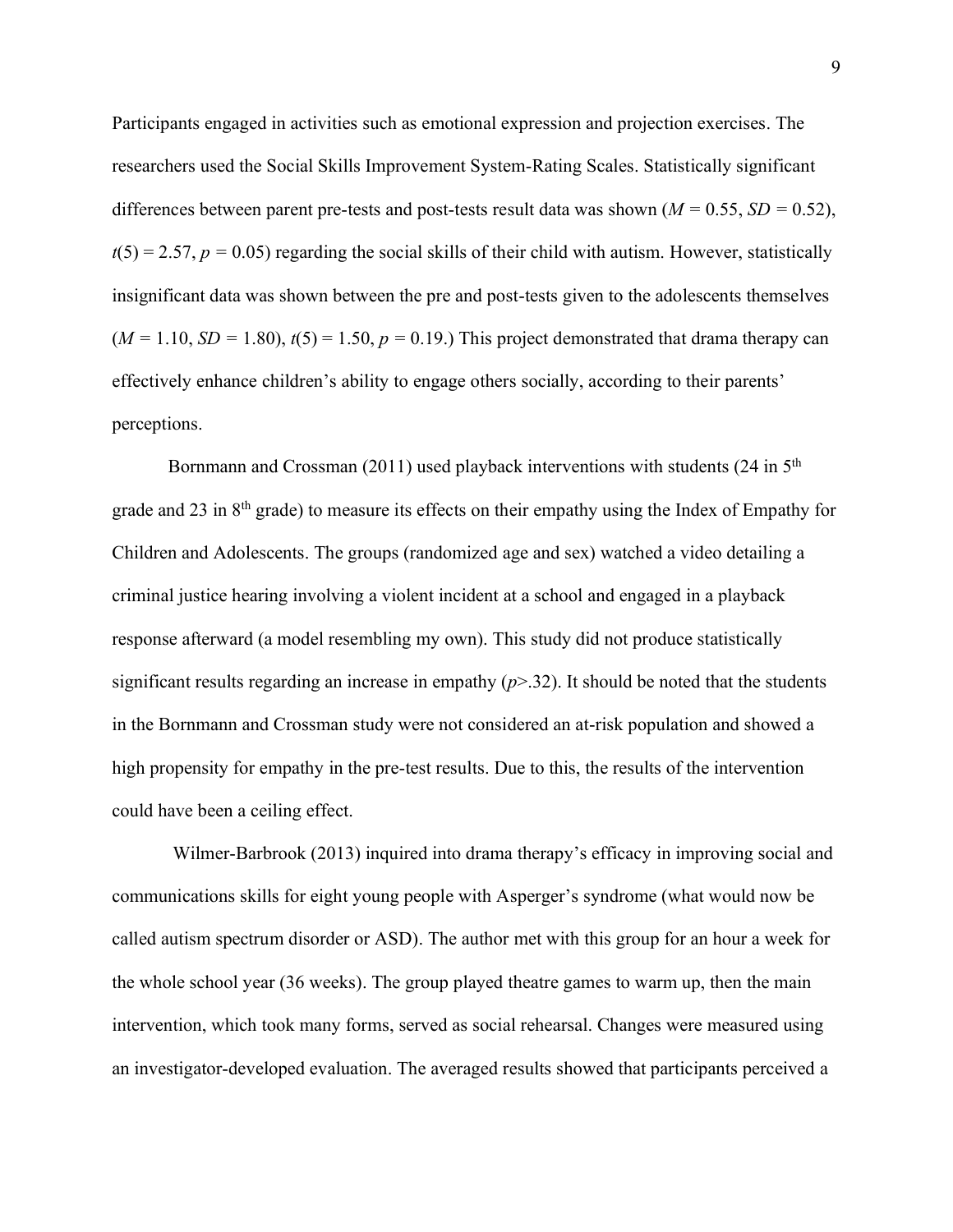22% positive change in themselves, the tutors of the participants perceived a 38% positive change, and the parents of the participants perceived a 12% positive change. These three studies (Bornmann & Crossman, 2011; D'Amico et al., 2015; Wilmer-Barbrook) follow a trend of measuring changes in people that have not yet reached adulthood or people that are on the autism spectrum, both factors that are not shared with the population with which my method was tested. However, they do show statistical evidence that drama therapy interventions, such as the one I am developing, can be effective at increasing empathy and social skills.

#### **Performance Response**

While my method might not be considered performance-based, I was inspired by and borrowed heavily from the structure of performance-based interventions. Wood and Mower's (2019) "co-active experience for the audience" (p. 230) inspired in me an idea to enroll clients as the audience. Like the population my method was tested with, the participants are people in recovery enrolled in an IOP, though it was an IOP for eating disorders, not SUDs. Wood and Mower's model is thorough and precise, detailing a process that takes up to three months and requires a set group. This method would not be possible within an IOP/PHP with rolling enrollment such as the one I had access to. In a way, I have inverted Wood and Mower's design by taking a performance that already exists, with themes relevant to the IOP/PHP, and enrolled the clients as the audience. When describing the audience response portion of her manualized method, Wood and Mower (2019) wrote,

Another distinguishing feature of CoATT includes an element of audience participation that differentiates from talkback… or psychodramatic sharing… In fact, the CoATT model is adamantly against the post-show talkback format, as we believe that it often creates a breeding ground for voyeuristic behavior that further creates a divide of power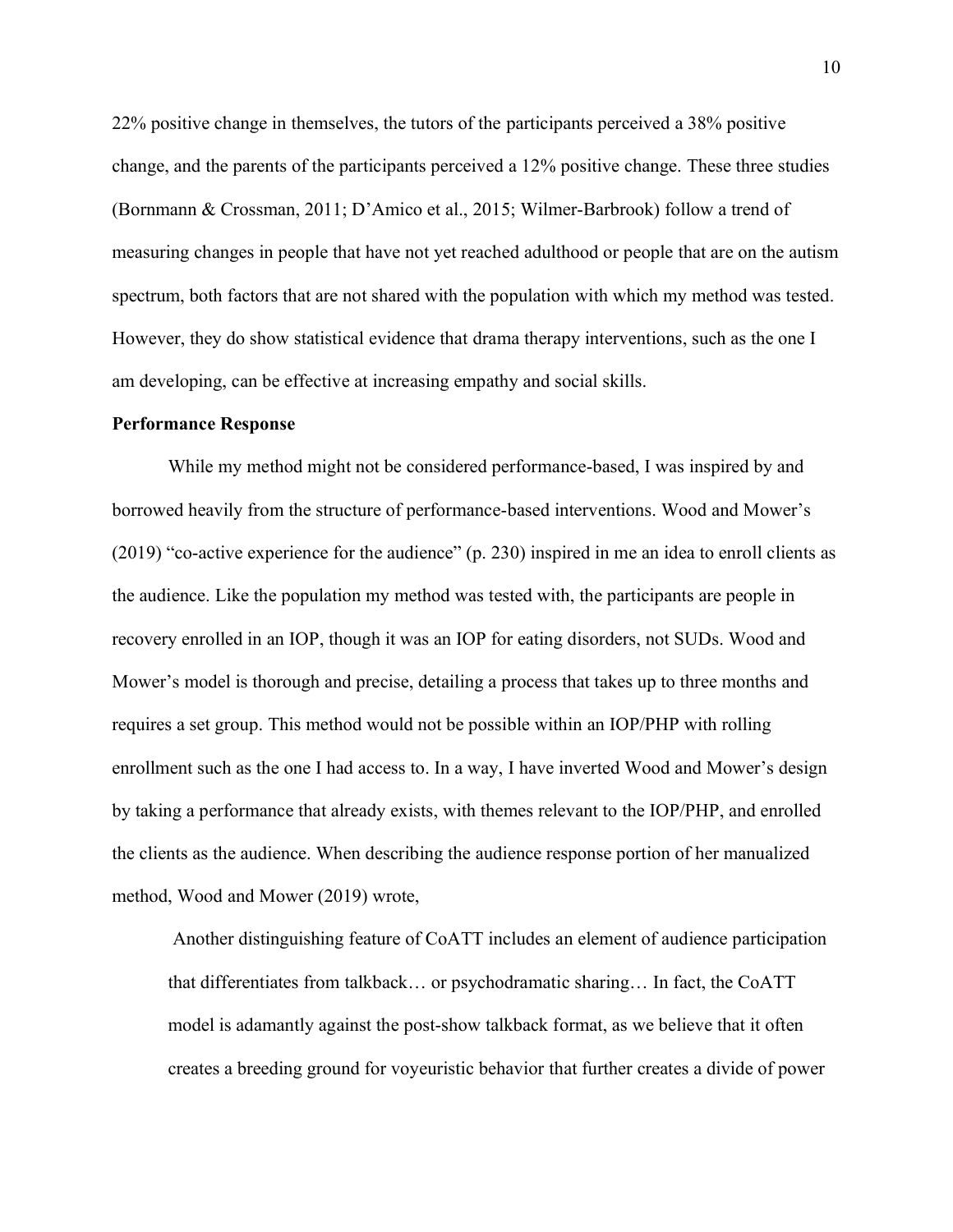and privilege between audience and performer, recasting the participant back into the role of the 'sick one.' Instead, using an image, theme, line or activity from the play, the cast creates a co-active experience from audience members to be led by them at the conclusion of the production. (p. 230)

Using media clips significantly reduces, if not eliminates, the possibility for talkback to cause harm to performers. Wood and Mower's perspective on the vulnerability of clients/performers during talkback-centered interventions was invaluable to the formation of my method. I did not wish the participants in my test group to be judgmental voyeurs into a fictional person's life but to think critically and personally invest in the intervention. I did not want the group to distance themselves from the characters but to find themselves within them.

A study by Rathje et al. (2021) has shown that the simple act of attending a theatrical performance may work to increase empathy in the audience. Rathje's et al. study showed increased topic-related empathy  $(p<0.001)$ , show-related attitudes  $(p<0.001)$ , and interest in charity (*p*<0.001) from the audience as measured by investigator-developed surveys handed to audiences before and after live theatre performances. This study influenced my media selection process because the study shows an increase in "show-related attitudes" (p.7). Therefore, I wanted to be sure to pick a show that had an informed and hope-oriented attitude toward SUDs. Though this research pertains to stage performance and not a tv show, my method employs a portion of script reading with group members serving as performers and audience, making the findings relevant to my work.

I was struck by the measure of "topic-related empathy" (p. 3) in Rathje's et al. (2021) work. The PHP/IOP I work with uses the disease model of addiction. A part of this model is growing empathy around the disease of addiction so that self-forgiveness can eventually occur.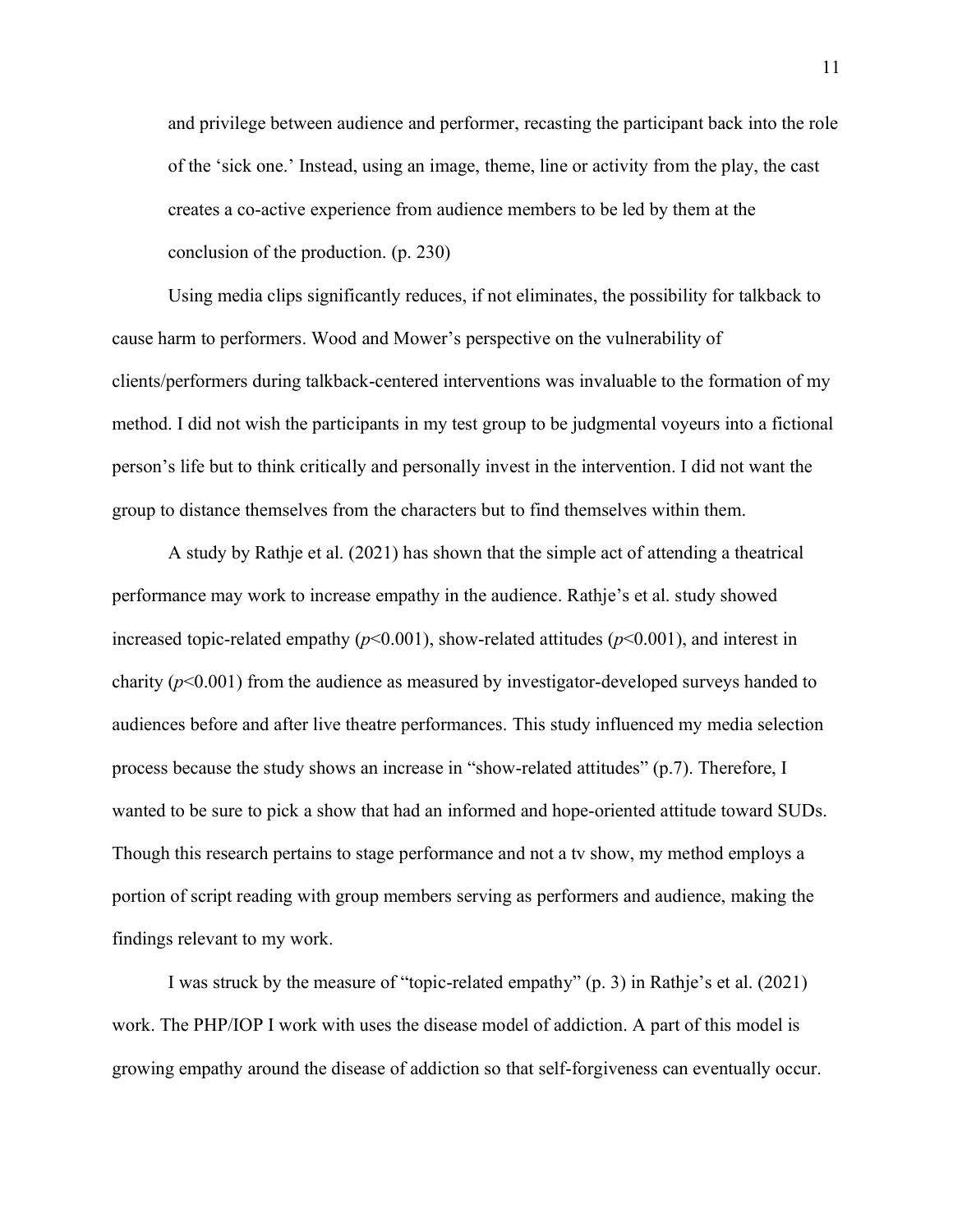Stephens-Hernandez et al. (2007) did research looking at the ability of a theatrical production to educate a community and advocate for involvement around SUDs. Education on the disease is vital for people with SUDs to communicate their needs and boundaries effectively. For this reason, I made sure to pick a show relevant to the recovery journey that put forth real effort to represent the disease and what recovery looks like accurately. When re-scripting a conflict having to do with SUDs, clients may increase topic-specific education and empathy that will aid them in improving their communication skills moving forward.

Kewley's (2019) article has valuable information on the needs of people with SUDs to acquire recovery capital (behaviors relevant and beneficial to recovery) and engage in prosocial behavior. The article details a group of people who achieved this by forming a community theatre. Though these aims differ from those of my method, the parallels drawn between theatre engagement and prosocial behavior have implications for my research. Kewley states part of the function of this theatre group: "Using drama and theatre techniques, facilitators work with participants, usually in groups, to help practice skills to prevent further reoffending, explore difficult emotions or behaviours, or build strategies to cope with problems in life" (p.85). Kewley's research indicated that the theatre group showed a lower rate than the average person with an SUD of reoffending. People with SUDs need space to practice and rehearse social and communication skills in environments with other people in recovery, and this article shows how drama therapy might fill that need.

## **Population Specific Research**

This method is being developed for use with people with SUDs. Therefore, I carefully considered the specific communication and empathetic needs of people with SUDs. In the

12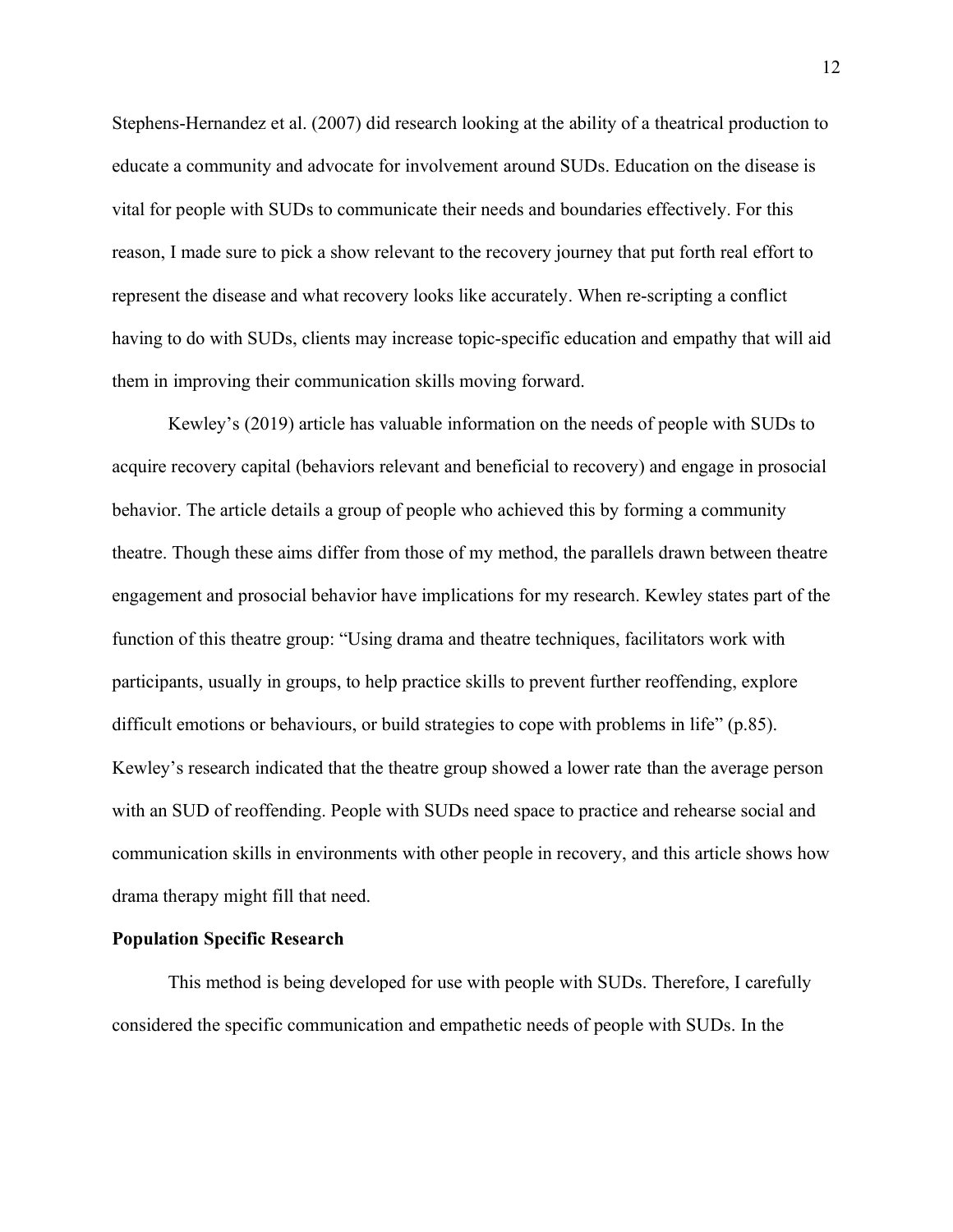Diagnostic and Statistical Manual of Mental Disorders 5<sup>th</sup> edition (DSM5), a few criteria for Alcohol Use Disorder are these:

3. A great deal of time is spent in activities necessary to obtain alcohol, use alcohol, or recover from its effects… 5. Recurrent alcohol use resulting in a failure to fulfil major role obligations at work, school or home 6. Continued alcohol use despite having persistent or recurrent social or interpersonal problems caused or exacerbated by the effects of alcohol. 7.3 Important social, occupational or recreational activities are given up or reduced because of alcohol use. (APA, 2013, p. 490)

A notable criterion for alcohol intoxication (a condition all people with alcohol use disorders have experienced) is this: "2. Clinically significant problematic behavior or psychological changes (e.g., inappropriate sexual or aggressive behavior, mood liability, impaired judgment) that occurred during or shortly after alcohol ingestion" (APA, 2013, p. 497). When a person with an SUD enters into recovery, the situations listed in the above criteria involve extensive and intricate repair with family, friends, and the workplace. Consequently, I have seen the need for people with SUDs to increase empathy to see the effect their SUD has had on the people around them and the need for communication and social skills to process and repair the damages that may have occurred while they were in active use.

People with SUDs may be more susceptible to social anxiety and social avoidance (Aurora & Coifman, 2021). As Ólafsdóttir et al. (2020) writes, they may also be predisposed to tumultuous home-lives and familial relationships:

Studies have shown that the family members of individuals afflicted by SUD or other mental illnesses are important as a source of social support and often find themselves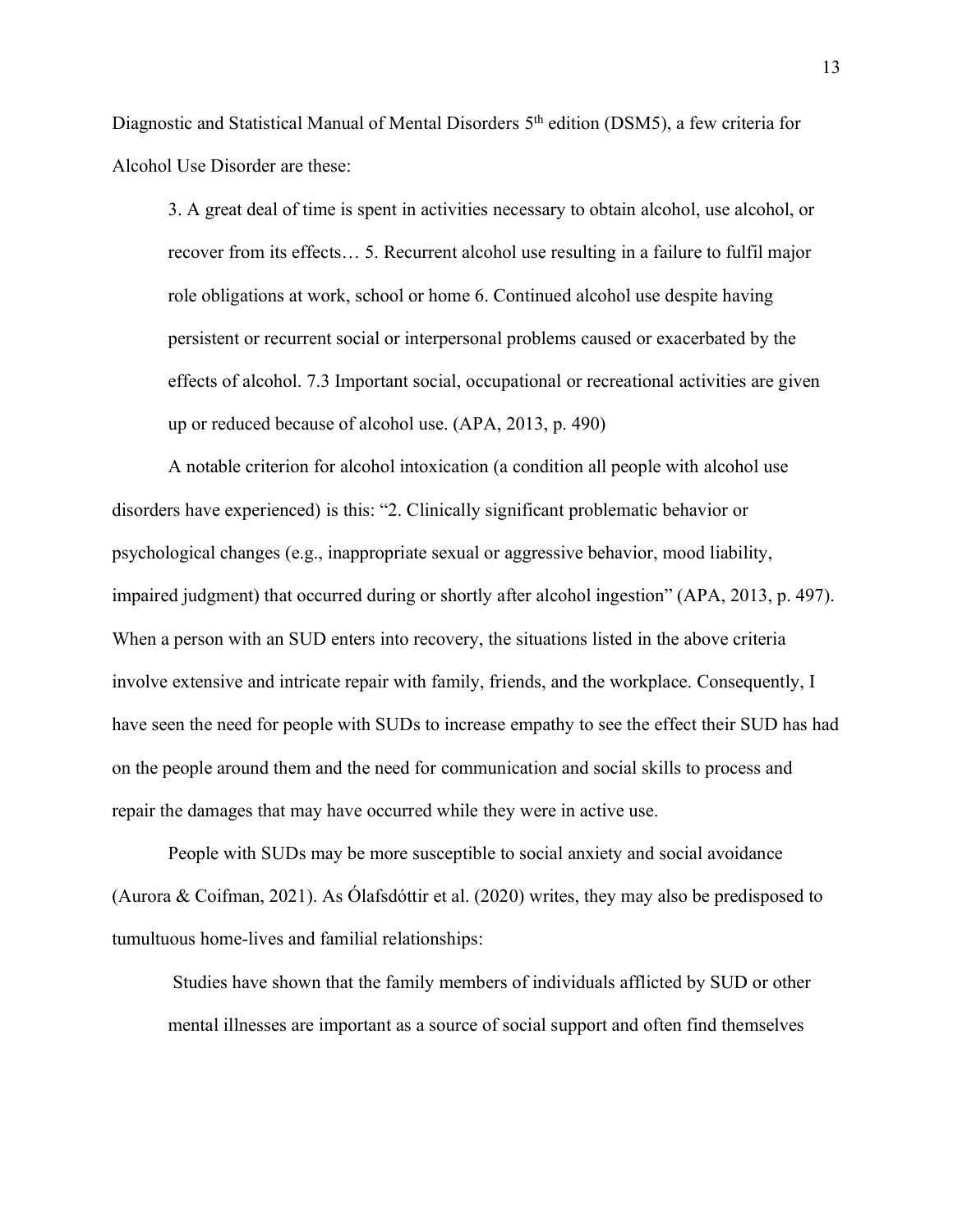acting as a caregiver for their relatives… Family members in these situations must often cope with difficult feelings of stress, anxiety, worry, shame, anger and guilt. (p. 136)

Because family members of people with SUDs are predisposed to the conditions mentioned in the above quote, I chose a scene between a mother and an adult child with a SUD. Firstly, a person with a SUD may better understand what their family is experiencing and communicate more effectively after an intervention aimed to increase their empathetic abilities. Secondly, social and communication skills training may equip people with SUDs to lean on their social supports without burning them out.

Selbekk et al. (2015), in a critical review of SUD treatment theories, expressed that clinicians need to highlight the importance of intervening in relationships as well as with individuals in SUD treatment. The Matrix Model (Wagener, 2021), which is used at my internship site, has a curriculum meant to include families throughout the treatment process, though, in my experience, family members may not come for a variety of reasons. My method provides an opportunity to put social and communication skills into practice, regardless of the active participation of the client's family. These skills may then be brought home and used with family members and key social supports.

## **Drama Therapy and Substance Use Disorders**

Newman (2017) wrote an article detailing her role-work with recovering addicts. Newman writes that upon the removal of the addict role, the roles that are left may often be 'liar,' 'failure,' and 'the depressed.' While the focus of Newman's work was on the shifting identity of the recovering addict, exploring the role of 'liar' had direct implications for my method. Some in the substance use population may have a need for social and communication skills training, as well as empathy and perspective-taking, in part because of the deceit and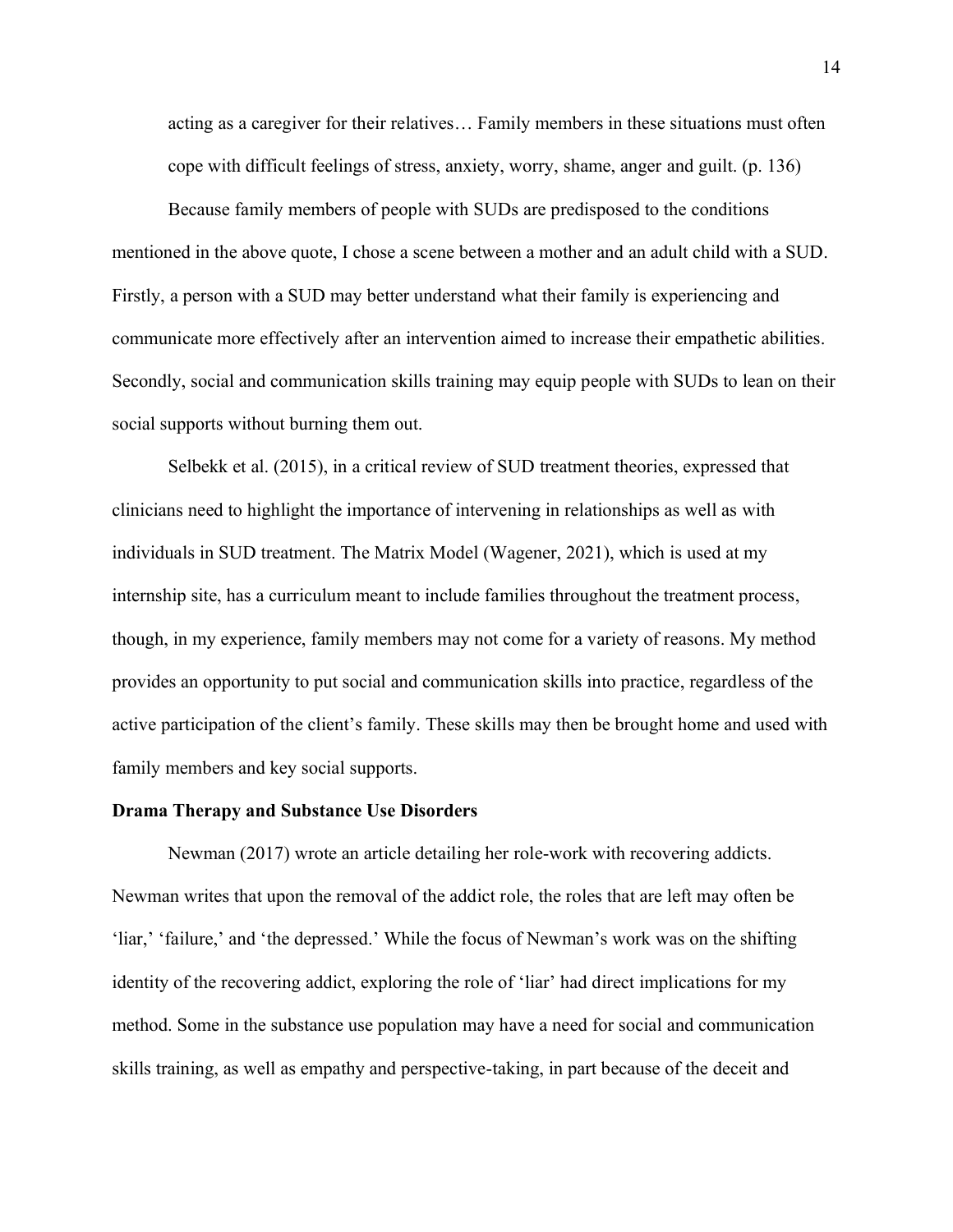interpersonal rupture that can occur when a person is in active use. Making reparations and amends for the actions taken while enrolled as the 'liar' takes interpersonal navigation skills people with SUDs may not have without intervention.

Jaaniste (2008) used role play, role reversal, and improvisation in a drama therapy group for participants with co-occurring mental illness and SUDs. There were five participants total, four with schizophrenia and one with bipolar affective disorder. Two of the three clients I worked with during the method test had co-occurring mental illnesses as well, and this article provided guidance in navigating that. The details Jaaniste gave about the role-play and its intended effects mirrored some of the results I hoped to see from my method test, namely, creating a shared experience that allows for deeper communication and disclosure. My method is more structured, as the narrative of the scene is established beforehand, but it was valuable to learn what might be observed from a more improvisational approach.

Cheung et al. (2021) completed a pilot study utilizing performance-based drama therapy techniques and measured the use of theatre in promoting mental health recovery, reducing psychiatric symptoms, and reducing substance use cravings. Four different measurement methods were used in this study; the Theatre Impact Scale, Brief Psychiatric Rating Scale (BPRS), Visual Analog Scale, and an investigator-developed Attitudes, Knowledge, and Beliefs Related to Substance Use questionnaire. The authors describe the group as being quite small, though no exact number is given. The group met once a week for six 1.5-hour rehearsals, a public performance with a talkback, and two wrap-up sessions. The performance was devised by participants and included various art modalities. The BPRS results showed modest yet statistically insignificant reductions in psychiatric symptoms  $(42 \pm 9.9 \text{ vs. } 37 \pm 12.8, p = 0.068)$ ; mean  $\pm$  SD, pre- versus post-program). No significant change was seen in cravings or in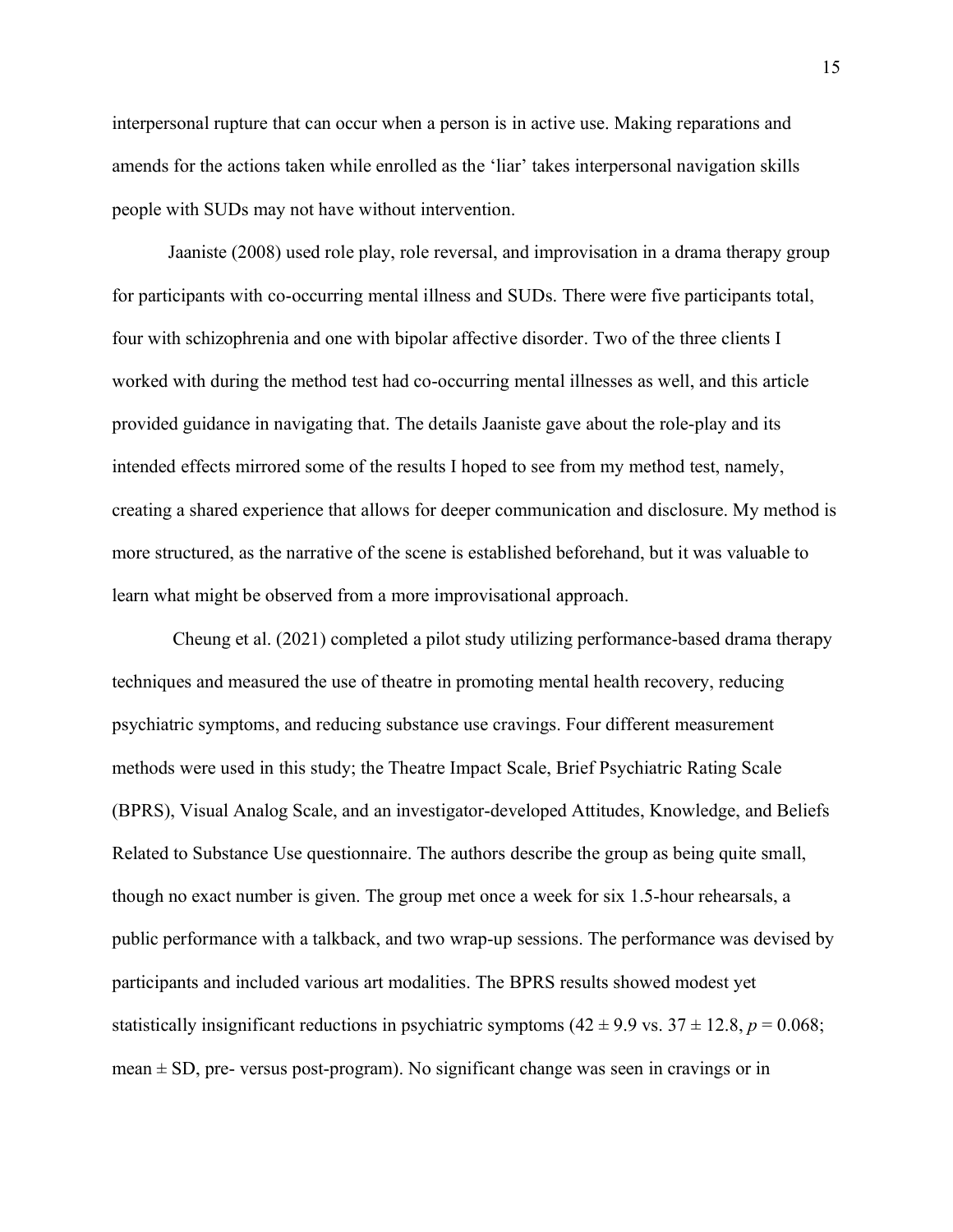participants' attitudes, knowledge, or beliefs related to substance use. As a pilot study, this intervention had many inherent limitations. This being the case, it was still a solid foundation on which to base my expectations for the sorts of observations that may be seen during my intervention.

## **Conclusion**

In my research leading up to the development of my method, I strove to weave together four main threads: population research on people experiencing SUDs and their needs, established performance and talkback-based methods and their efficacy and effects, drama therapy interventions that have been developed to measure differences in communication skills, social skills, and empathy, and, finally, the established use of drama therapy methods with the SUD population. I have labored to weave these threads into a chord that informs the establishment of a method that streamlines a performance-based drama therapy method aimed at observing changes in social skills, communication skills, and empathy in a population with SUDs.

I have identified a few needs in the literature through this review. There is a lack of literature measuring the ability of drama therapy to effect change in empathy, social skills, and communication skills in adult populations. There also is a need for more drama therapy research into the SUD population, specifically US populations and populations without comorbidities. I aim for this capstone project to serve as both a literature review and an applicable method for drama therapists working with this population.

### **Methods**

I developed this method using a patchwork of methods cited in the literature review. I wanted to find out if similar observations surrounding increases in empathy, social skills, and communication skills could be made using a streamlined version of a performance/talkback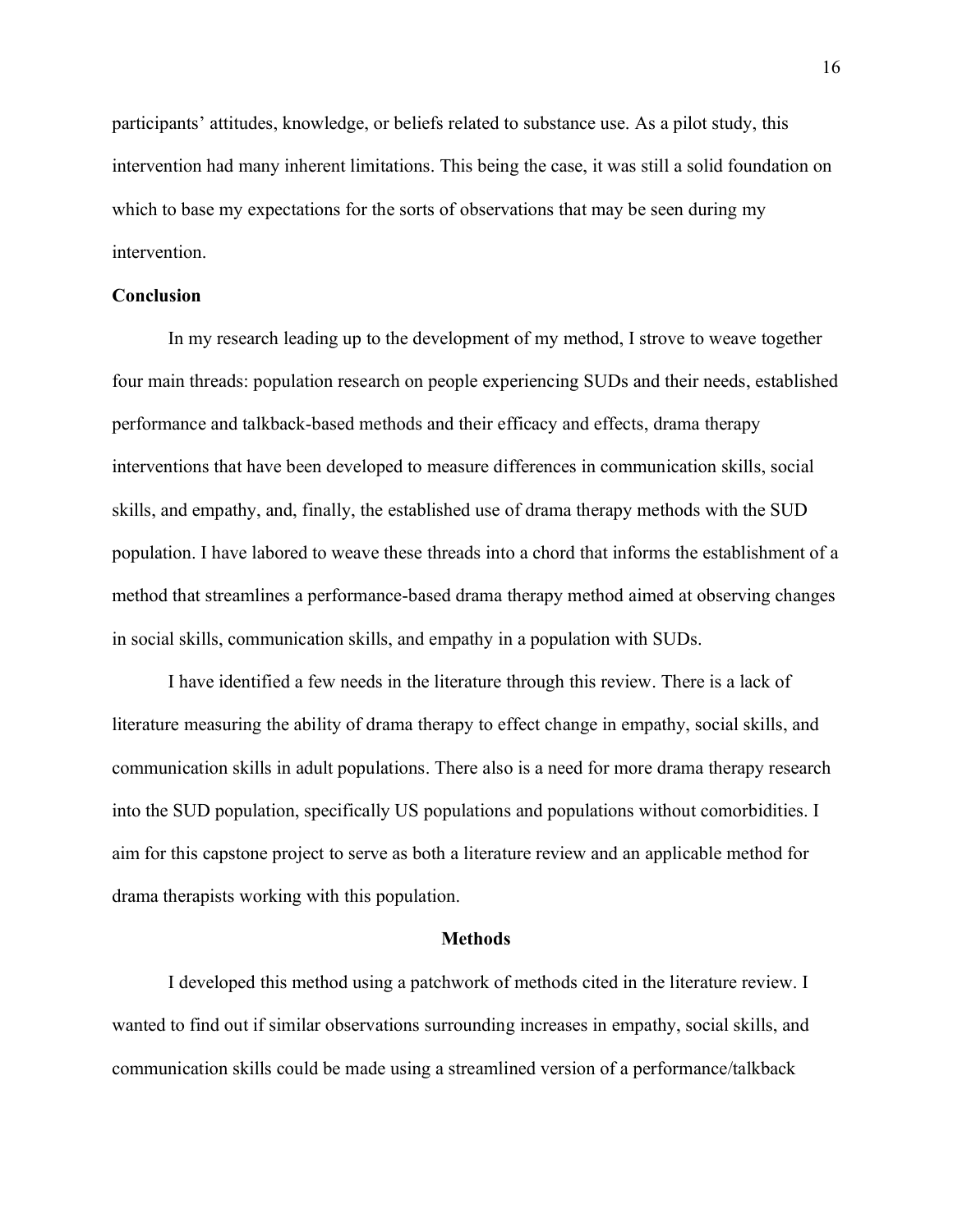intervention utilizing media and alternative action, specifically within the SUD population. As a practicum student at a SUD clinic in the western United States, I had access to an SUD PHP. I determined the need for such an intervention within this population, so I moved forward with testing with the PHP. Three participants were present on the days I tested the method, all whiteidentifying females ages 21-61. In addition, a white female therapist observed the method, chiming in seldomly. The method took place over two one-hour sessions, two days apart.

## **Materials**

First, I found relevant media for the clients to respond to. After reviewing a few different shows, I decided to take excerpts from *Single Drunk Female* (Headland, 2021)*.* I decided on this show because I perceived it to have a realistic and optimistic take on recovery and sobriety, whereas other shows I reviewed may have glorified alcohol and drug use. I found four scenes that showcased a variety of conflicts or confrontations within various types of relationships.

*Parent Pt. 1 (Ep. 1, minute 17)*

*Parent: Oh, hello* 

*Addict: I know you're upset*

*Parent: Sit down*

*Addict: Yeah, I'm covered in like 50 kinds of urine and every STD right now.* 

*Parent: Ok, don't sit*

*Addict: I know you are probably mad.*

*Parent: I'm not mad. I'm done.*

*Addict: Yeah, no, I know. And I'm sorry, but if you could just let me explain to you what happened.*

*Parent: It has been 24 hours since you left rehab. You've already been arrested for drunk driving after totaling my car, so no.*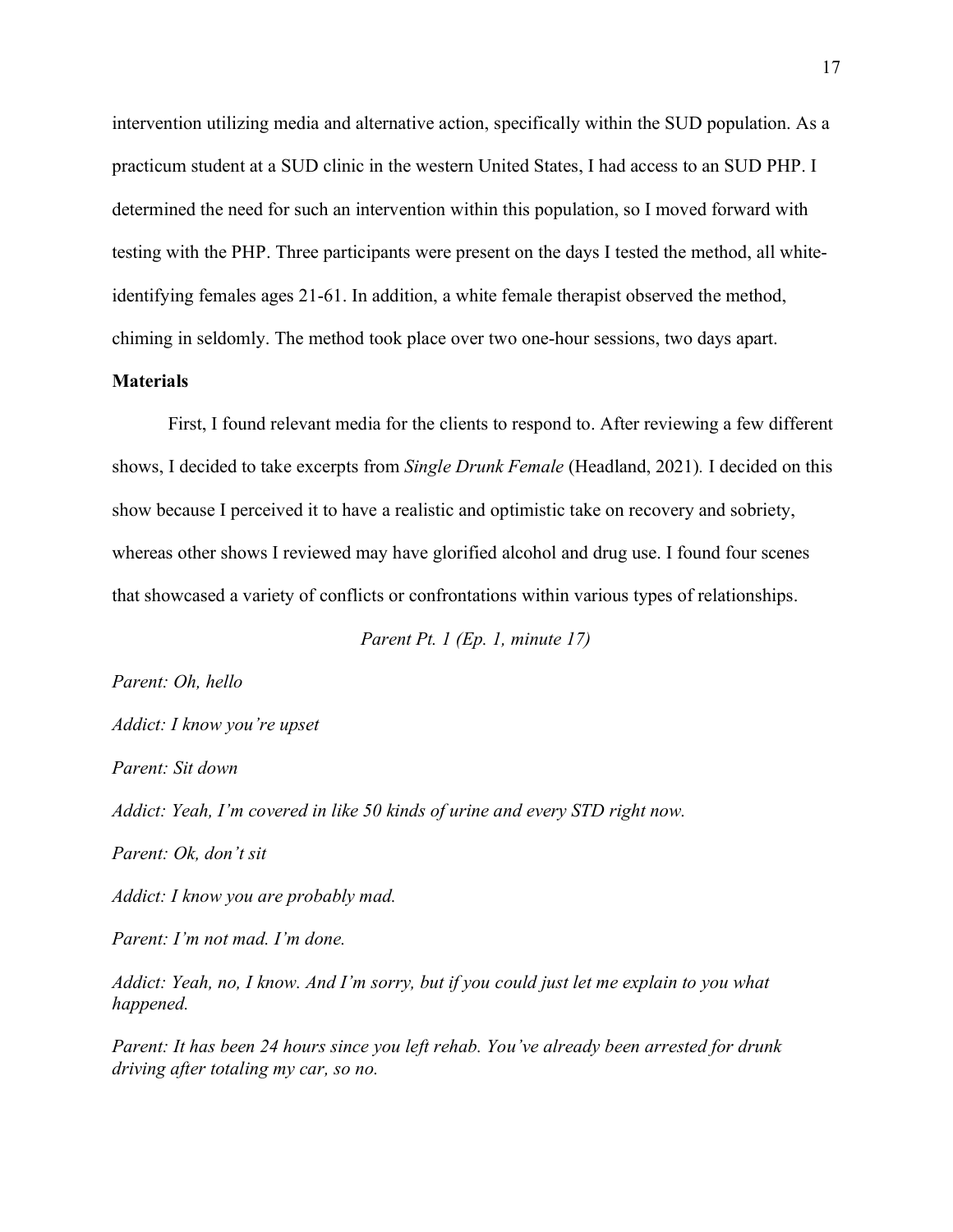*Addict: I'm sitting at the bar, right? Dead sober. Swear to God I could drive a school bus.*

*Parent: Let's not*

*Addict: Brit walks in, and she's wearing a veil on her head because it's her bachelorette party. And she's marrying Joel.*

*Parent: I know. I am going to their wedding.*

*Addict: Are you kidding me?*

*Parent: No. I've known Brit since she was little.*

*Addict: Yes, mother because she was my friend.*

*Parent: This isn't about Brit. This is about you growing up. So, number 1: You're going to start paying me rent or find another place to live.*

*Addict: I just got out of rehab!*

*Parent: Yeah, and I spent a lot of money for you to go to that place. Money that I was saving for my neck lift, which now I can't have because of you.*

*Addict: Where would you like me to go? I don't have any money.*

*Parent: That is what my book group calls "not my problem." So, you are going to get a job and, with that job, you are going to pay me rent… I'm trying that setting boundaries thing; I think I am quite good at it.*

I chose this scene, Parent Pt. 1, because it portrays some classic behaviors and situations

that I wanted to play with during the method test. I have observed that people with SUDs,

especially those in early recovery, may go to great lengths to justify their using behaviors. The

addict in this scene has drunkenly crashed her mother's car and her first instinct is to make

excuses. In family sessions, we have seen parents and spouses trying to navigate around

boundary setting. These conversations can be full of tension, as a grown person, understandably,

does not want to be required to ask permission to have access to a car, submit to a breathalyzer

when arriving home, or any other number of boundaries that may be set in these situations.

Giving the clients a chance to step into the shoes of the one having to set boundaries may give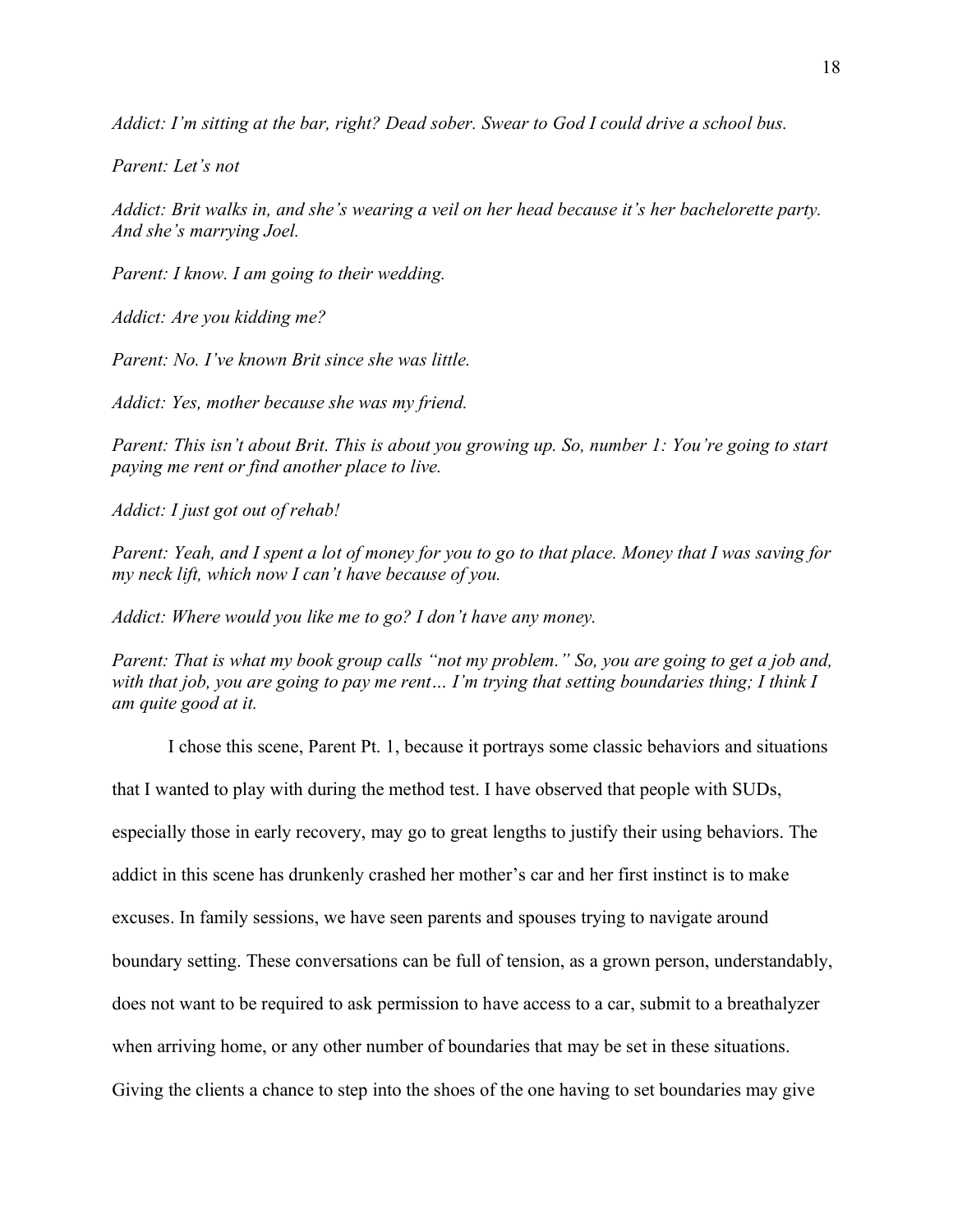them a chance to empathize with those that may have been put in similar situations by their using behaviors.

```
Parent Pt. 2 (Ep.1, minute 24)
```
*Parent: So Giovanni's?*

*Addict: Yep*

*Parent: I'm proud of you. Definitely did not think you could do it.* 

*Addict: I'm really sorry for crashing your car.*

*Parent: Don't be dramatic. It was 12 years old.*

*Addict: What are you doing?*

*Parent: What? I thought you could have one glass of wine.*

*Addict: Nope. No, I can't. Unfortunately, that's not how it works.*

*Parent: I can do this, though, right? That's ok?*

*Addict: Yup. Yeah, you can do whatever you want.*

*Parent: Whew! Not that it's a big deal or anything…*

*Addict: It turns out I can't. Apparently, alcoholism is a disease, and boy, do I have it.*

*Parent: Did you just say you have a disease? You don't have a disease. I know what a disease looks like. Leukemia, for one.*

*Addict: I'm sorry I wasn't trying to bring up dad.*

*Parent: A disease is when you can't walk from your bed to the bathroom.* 

*Addict: Right. I hear you. I was just trying to say that like it's recognized as a disease. You can look it up. That's all.*

*Parent: If you want to call yourself sick, call yourself sick, but don't judge me for having some wine at night because everybody wants to have some wine at night. It's hard to be a person.*

*Addict: Just doing the best that I can.*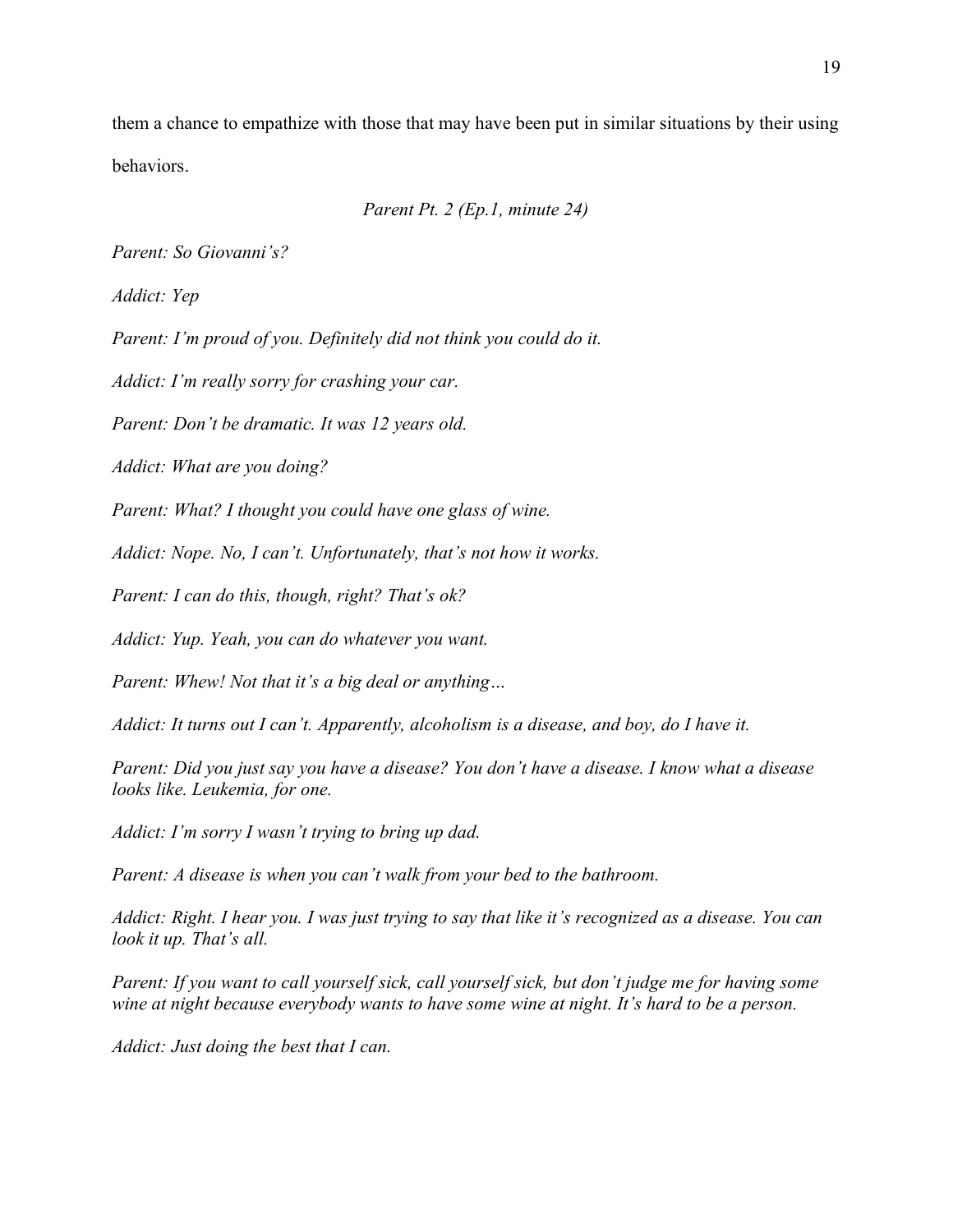*Parent: I'm sure you are. And welcome! The rest of us have been doing the best we can the whole time you've been drinking.*

One reason behind including families in treatment may be to educate them on the disease of addiction. People can feel distressed by the behaviors of family members with SUDs and are often lost as to how to be supportive without becoming enablers. The parent in the above scene (Parent Pt. 2*)* seems to have little clue how to support a person with an SUD, as evidenced by the belittling speech as well as offering a glass of wine. Engaging with this scene may help clients think ahead about how to effectively respond to a family member or loved one who may not be supporting a person with an SUD in the way they need.

*Friend (Ep. 3, minute 13:40)*

*Addict: You can't just leave me here.*

*Friend: Oh, like you left my kid? You know what? People told me this, and I just didn't want to believe it.*

*Addict: Told you what?*

*Friend: That you just see me as your drinking buddy.*

*Addict: Ok. No… But I mean, it's a little true, right? Cuz like the only place we've ever hung out was at the bar.*

*Friend: Because it was your suggestion, Ok? I'm a full-time mom and a full-time employee; I've got real-life shit on my mind. So when you name a place, I've gotta get a sitter, I've gotta move a bunch of shit around, but I do that because it's you.*

*Addict: And I appreciate that, ok? Why don't we go inside and talk?*

*Friend: You know, I would just love to sit on the couch and watch some mindless TV with you; that would be so wonderful. There's like seven seasons of Summerhouse we could binge. But no, you don't want to do that because you don't know how to be an actual friend.*

Early recovery can be an isolating experience for many people, especially those that have

built their social lives around substance use. I chose this scene (Friend) because it touches on the

topic of recalibrating one's social life in recovery. This scene depicts a friend who is more than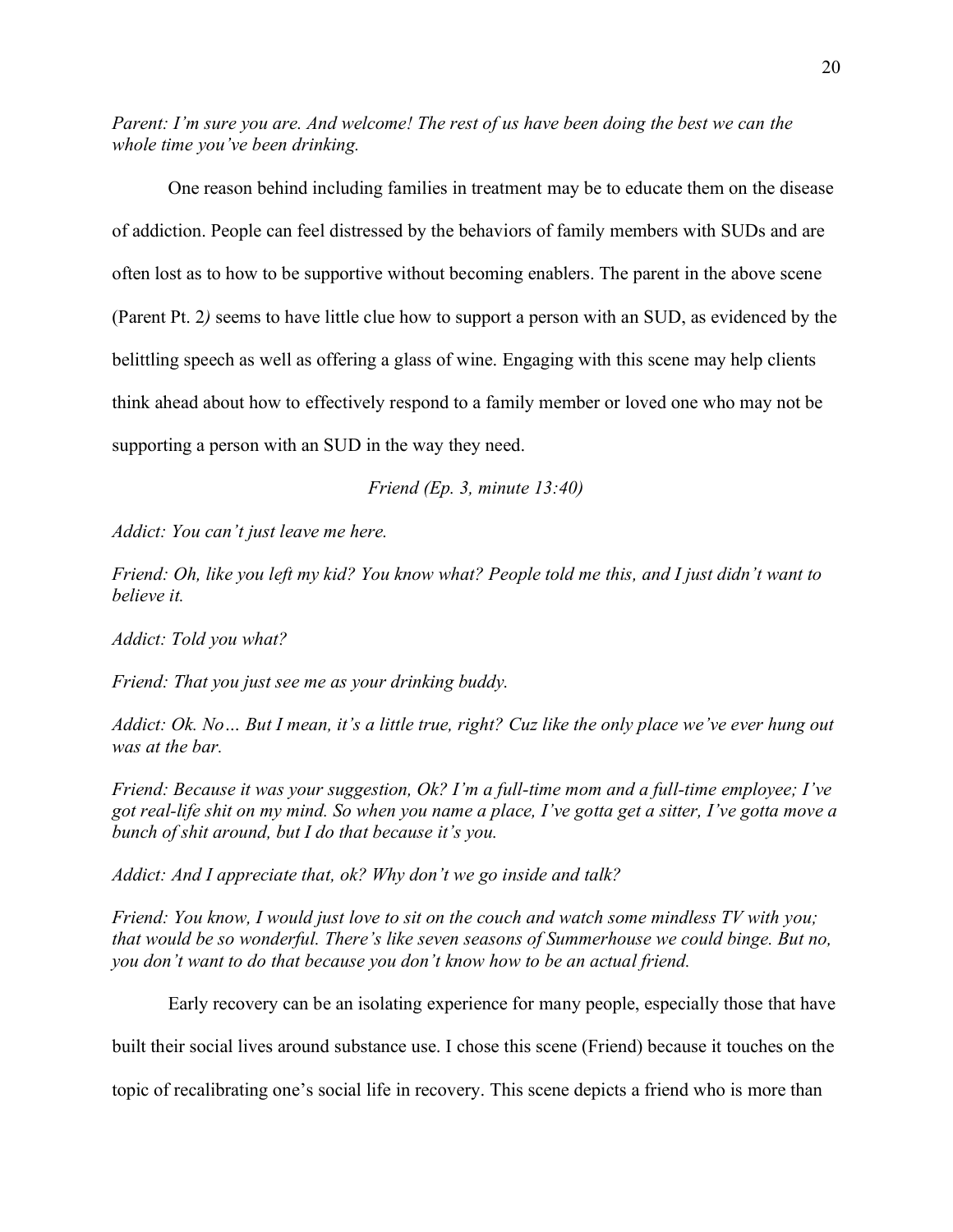willing to do something that doesn't involve substance use (which is not always the case), but the addict has not yet started to think of them outside the realm of substance use. Engaging with the scene may assist clients in looking critically at their friendships through the lens of recovery and how to have difficult conversations with the friends they have decided to keep.

*Sponsor (Ep. 1, minute 20)*

*Sponsor: Hi*

*Addict: Hi. I have three days. I want all the booze and all the sex and all the drugs all at the same time.* 

*Sponsor: You want to come in for a cup of tea? It's not blow, but it's all I have.*

*Addict: Oh, that's alright; I only do coke to help me drink more.*

*(Skip)*

*Addict: Wow, I can't believe you're an alcoholic.*

*Sponsor: Anyone can be an alcoholic. It's a disease.*

*Addict: Yeah… I just meant like… this is a lot of stuff to get while drinking*

*Sponsor: I didn't get them while I was drinking; I've been sober for 10 years. But the cash and prizes don't all come at once, so… don't call me next week asking me where your mortgage is.*

*Addict: I won't… I don't even have a job.*

*Sponsor: Um… My sponsee Mindy, she manages Giovanni's Market… I know she's looking for a cashier.*

*Addict: Wow. Ok. Got it. Ok: Cashier, and then Peabody, and then sick house, and then awesome paint colors.*

*Sponsor: Let's just worry about getting the job first and let your higher power handle the rest.*

*Addict: I knew it was a cult.*

Sponsorship is a key tenant for those who engage in a 12-step program. It bookends the

recovery journey, as one of the first things a person in a 12-step program does is find someone to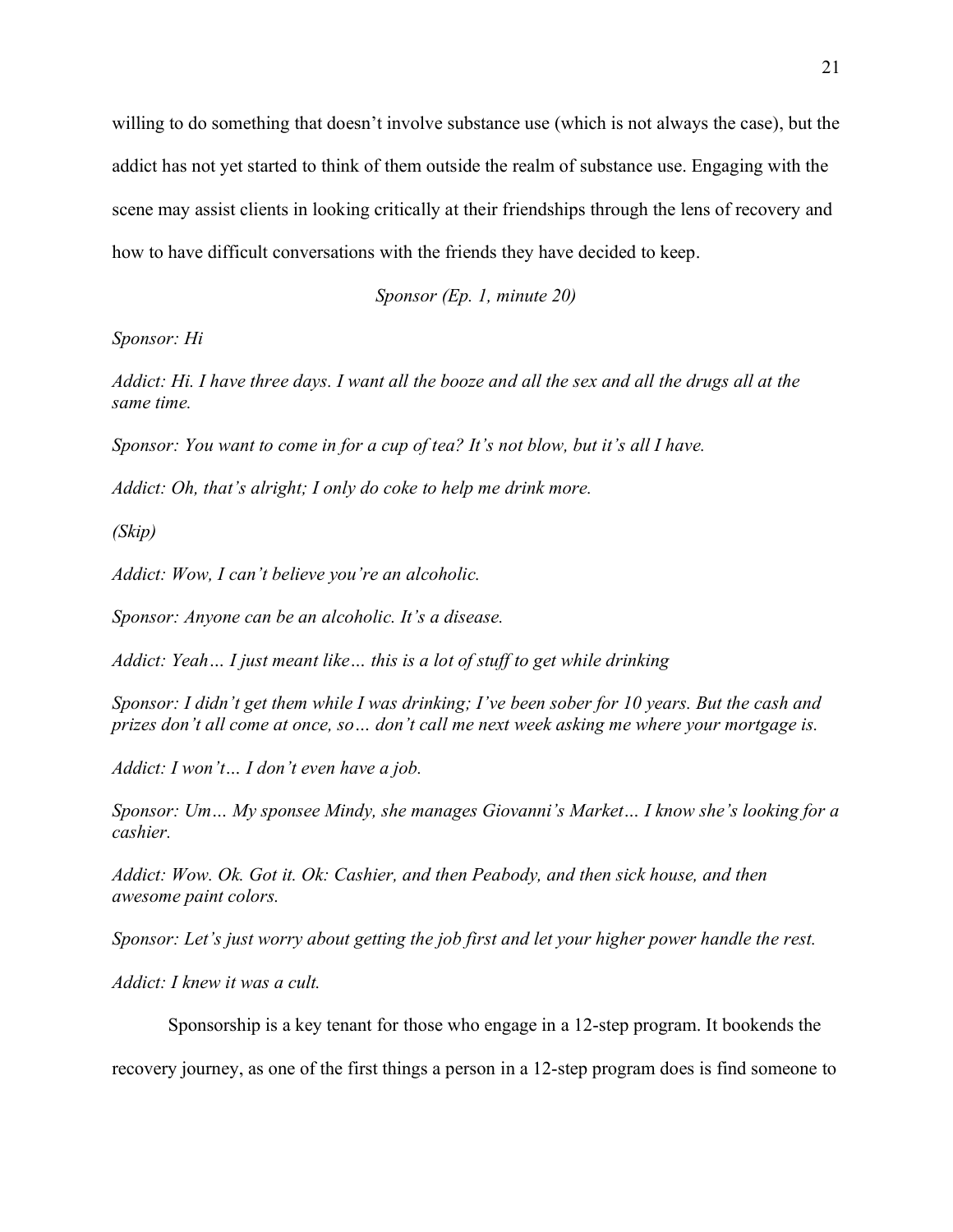sponsor them, and one of the last is to sponsor someone else. I picked this scene (Sponsor) because it gives clients a chance to explore the role of the sponsor. I have seen many of my clients show hesitation in finding a sponsor, and I have seen many jump from sponsor to sponsor. Enrolling as a sponsor may help clients have a deeper understanding of why they may be hesitant to find a sponsor and what they may be needing from their sponsor that they aren't getting.

## **Procedure**

The scenes were printed out to be handed to the group. For clarity and ease of reference, I named the scenes and included the episode, minute, and second of the scene's start. I used broad descriptors for characters (e.g., parent, child, friend, addict, etc.) as the character's presentation may conflict with the client's cultural or gender identity. Due to this possible conflict, it is important to bring to clients' awareness that they are making this character their own and do not need to conform to the way the character presents. The intervention took place in two sessions: for an hour on a Monday and another hour on the following Wednesday. In the first session, we focused only on Addict/Parent scenes (Parent pt. 1 & 2). On the second day, we worked with the Addict/Friend and Addict/Sponsor scenes (Friend & Sponsor).

The first day, the group took place in a room with sunken couches and furniture that generally encourages unalert body language, so we brought in structured chairs. I told the group that this was an intervention I had considered and researched carefully. I also explained that I would be incorporating the process of these sessions into my graduate thesis while also assuring them that I would protect their identities completely and only incorporate anecdotal information into the paper. I had facilitated many drama therapy groups with this PHP, so the members had warmed up to me already and were generally warm to the interventions I do. This group, in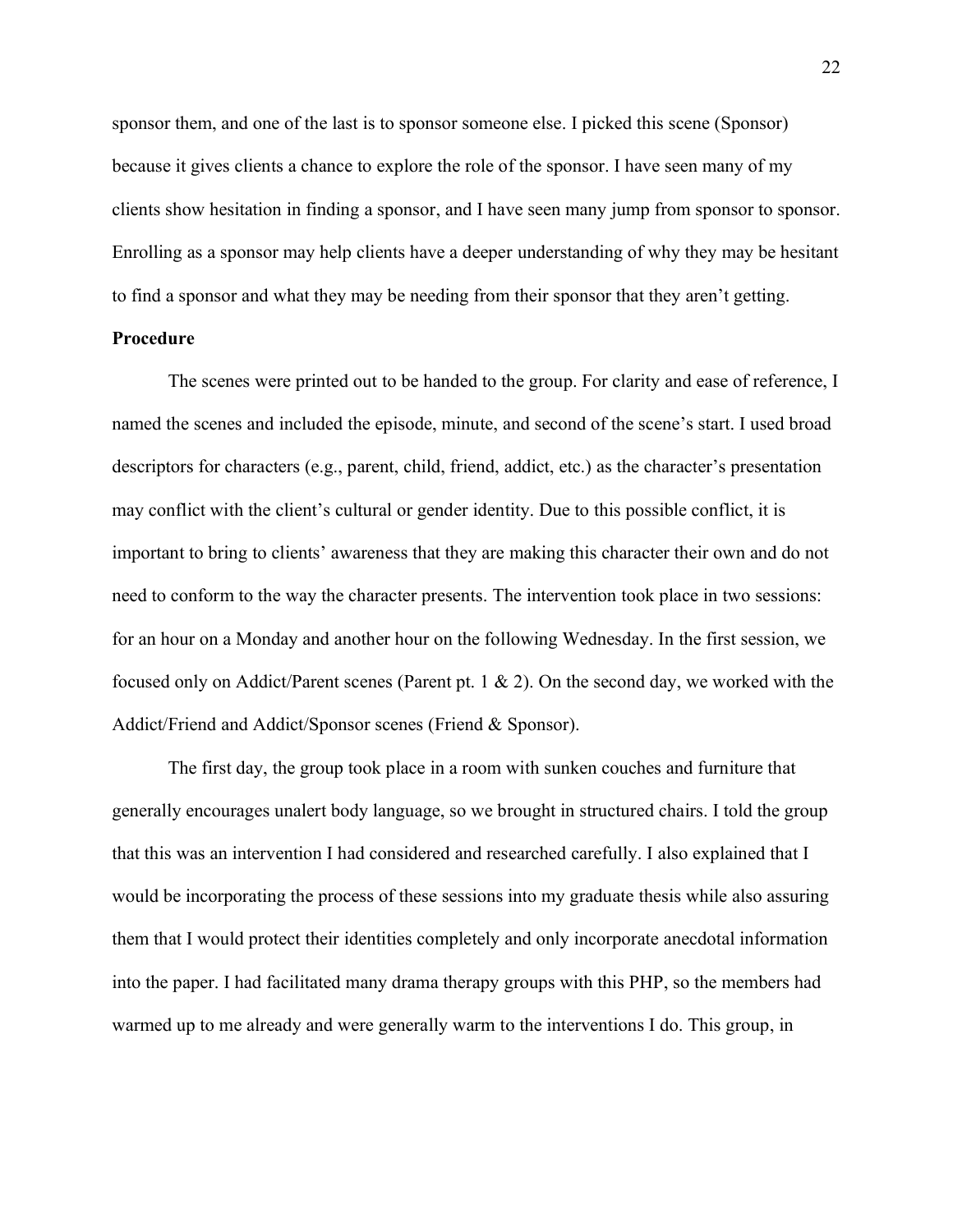particular, would often show anticipation for groups I facilitated and a general affinity for me and our time together.

I gave a brief overview of how the intervention would go, explaining we would be watching a clip, editing the script, and everyone would have an opportunity to perform the revised scene with myself playing the addict. I also explained that everyone would be playing the counter-role to the addict because it avoids casting them in a role they are working to move away from and gives them a chance to step into others' shoes. Next, we did a sound and movement to check-in, then everyone sat back down, and I handed out the scripts.

Participants used a pen and a hard surface to edit the scripts. I used a computer and an HDMI cord to put the video on a TV mounted in the group therapy room so all could see clearly. I logged into my Hulu account and streamed the clip but ideally would have had the episodes downloaded to eliminate the variable of WIFI connectivity. After watching a clip, group members had a short time to process what we had just watched. One purpose of this short processing time was to allow a period for the group to react and to avoid stifling any impulses that came from sharing the experience of watching a narrative together. We talked about parts that made them laugh and why they were funny. Next, the group discussed whether or not they had had similar interactions. The group also shared their initial reactions. I asked questions such as: "How did you feel about the characters? How do you think the interaction went?" and, to usher the group into the next portion of the session, "Is there anything you would have done differently?".

Due to the small size of the group and the difference in writing ability within it, I did not put a time limit on the script-editing portion of the session, thinking it would be counterproductive. After all the members had finished editing their scripts, I invited them to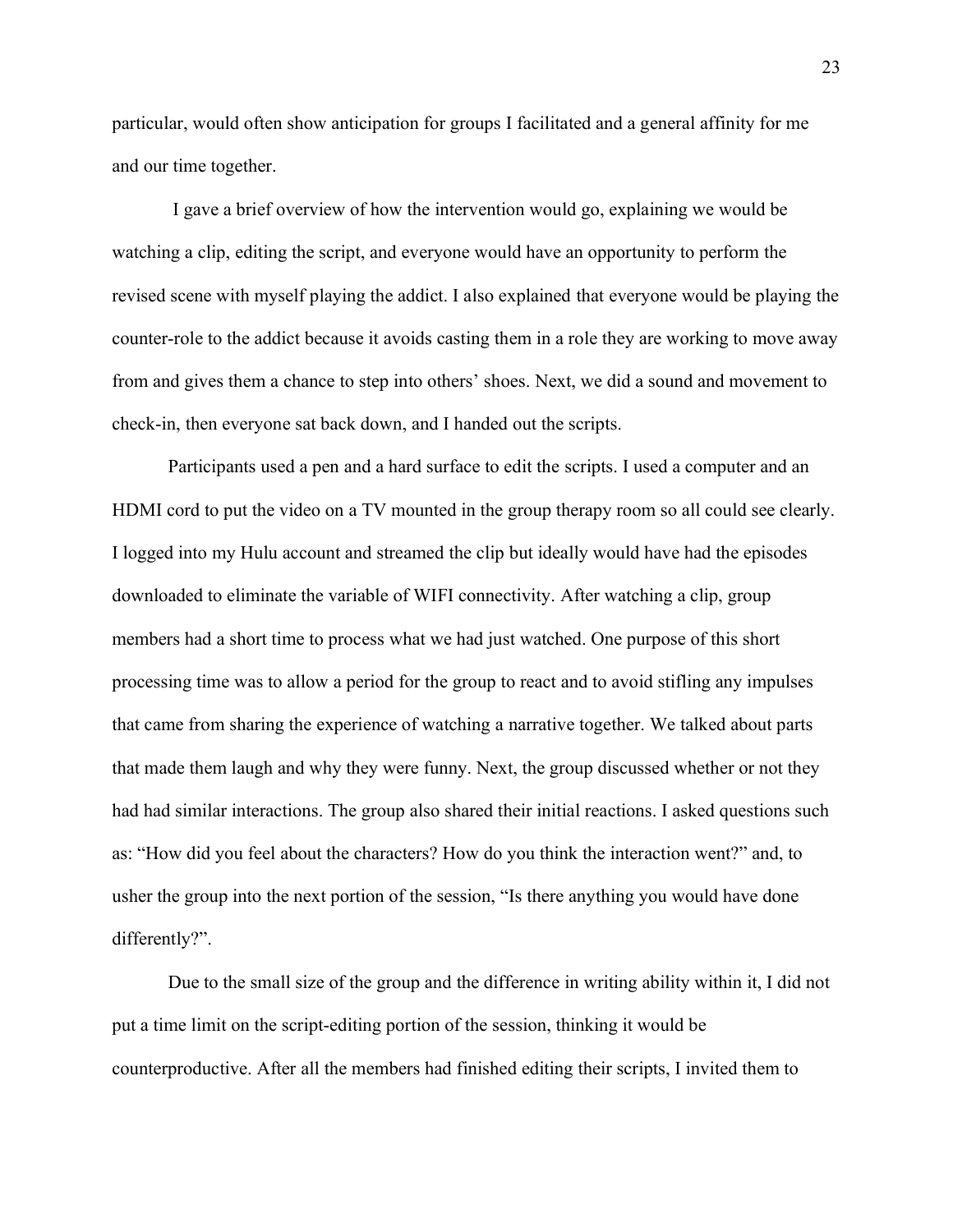perform, and all three did so. The edited scripts were, by nature, incoherent to some degree as the participants only edited the dialogue of one character. For example, the parent says, "I thought you could have a glass of wine," in Parent pt. 2, and many clients edited this line out. The response "Nope. No, I can't" (Headland, 2021) no longer makes sense in this scenario. Therefore, I took pictures of their edited scripts so I could improvise responses that kept the scenes flowing. To close, we kept something and left something (a closure the clients had familiarity with). This something can be emotional, metaphorical, a piece of the intervention, or something else.

The procedure of day two mirrored day one in all respects, with two exceptions: Firstly, we used the Friend and Sponsor scenes. Secondly, there were some unexpected disruptions that will be detailed further in the results section. Timing was adjusted for this day's procedure. Offers were made for alternative participation, such as reading the unedited script and identifying a single line that felt significant.

#### **Record Keeping**

The most valuable assets for reflection and reference after the interventions were the clients' edited scripts. These scripts told a story of the client's reactions, biases, past experiences, and relationships. Supplementally, I also kept a small notebook in which I would jot down notes on reactions and points of conversation and my feelings and thoughts about the session. This notebook was especially necessary on the second day when one client chose not to participate. Without the notebook, I would not have had a record of that client's experience, as she did not edit a script for me to keep as a catalog of her experience. I wrote down observations on clients' embodied and verbal responses, as well as noting the feedback they had for me on their feelings surrounding the method's application and efficacy.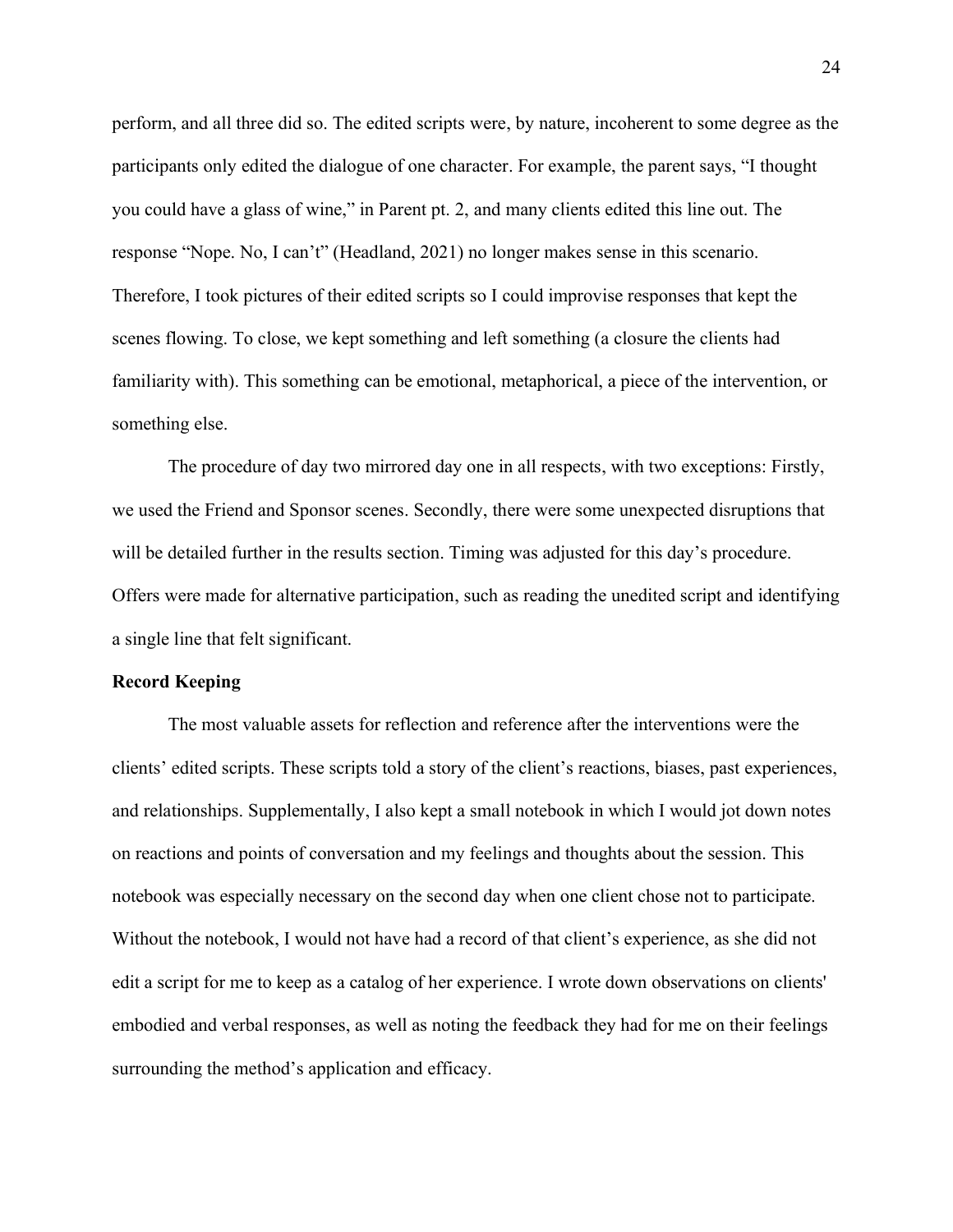## **Results**

## **Day One**

After describing the method to the group, they seemed anticipatory about trying something new. They were energetic in their sound and movement check-ins and attentive when watching the clip. They agreed that they liked what they had seen and felt it was an appropriate depiction of an interaction between a person with an SUD and their parent. They all expressed that they could relate to the addict character in some way. After processing, we moved into the editing portion. They asked some clarifying questions at the beginning about the editing process, mostly seeking reassurance before putting pen to paper. It took 10-15 minutes for everyone to finish the editing-portion—those who finished early colored or journaled while waiting for everyone to finish. Everyone then accepted my invitation to perform the edited scene. Without prompting, clients stuck to the core narrative of the scene, choosing only to change how ideas and feelings were communicated rather than the nature of feelings and ideas that were expressed. The inability to edit the scene-partners dialogue may have created a narrative anchor.

After performing the scene, we began to process the changes that were made by the various members of the group. Two of the group members were mothers themselves, which gave them a multilayered perspective on the dynamics, as they could see both characters' perspectives. One of the group members, a mother, went in a more aggressive and reactive direction than the parent in the script. The other mother in the group used a gentler, communication-based approach than the parent in the script. This response opened the floor for a conversation about the different choices made during the editing process. The client with the more reactive edits said that she made changes to reflect how she thought the conversation would go between her and her dad (I was grateful at this moment I did not gender the characters in the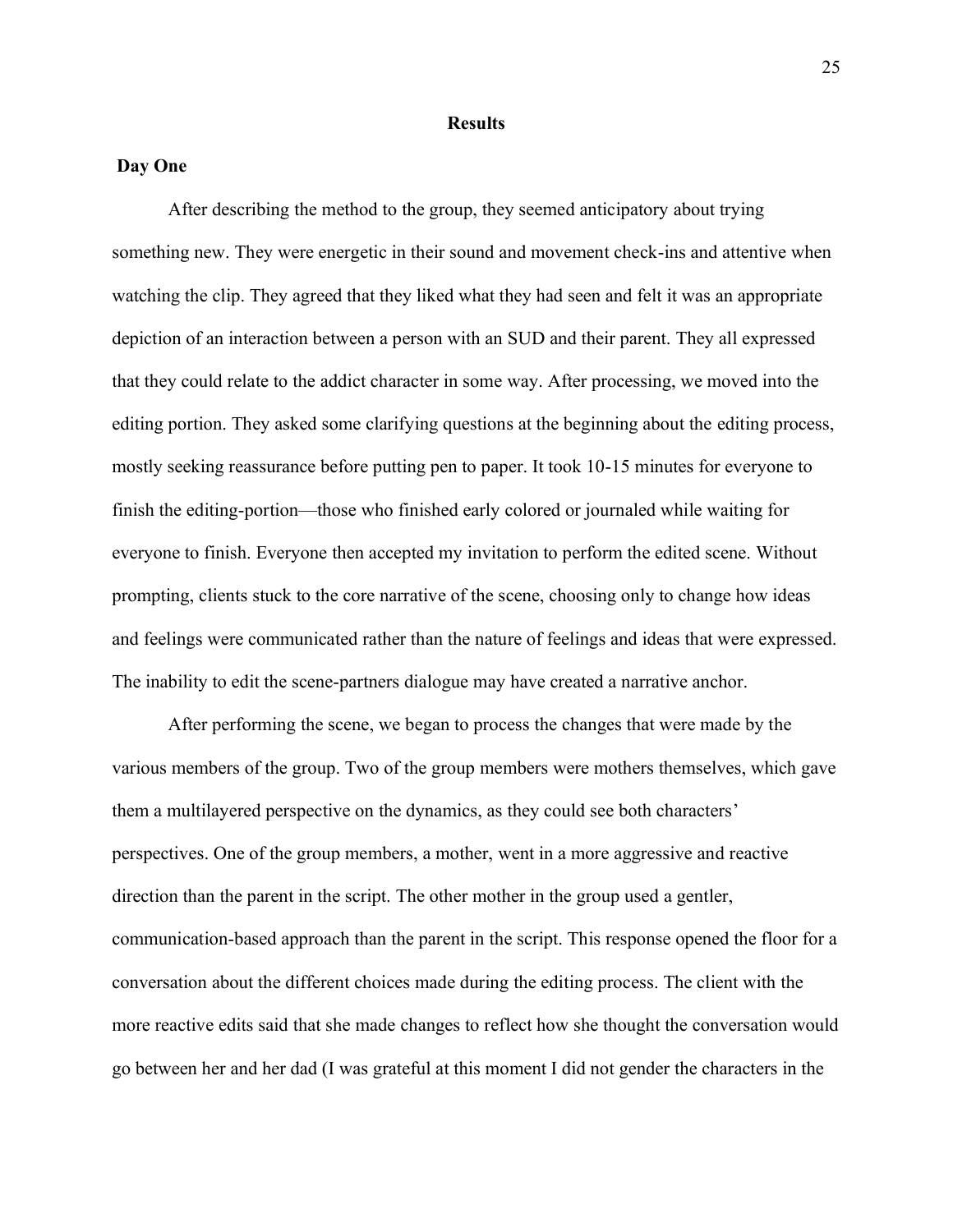scripts). She began sharing how her dad was stern and overbearing. She shared how nothing she did was good enough for him, so she ultimately stopped trying. When asked, hypothetically, if she would take this same approach with her children, she said she would. The group challenged her for this. They pointed out that she had expressed these tactics did not work with her and asked her, "why would this work with your kids?" These questions led to a rich conversation about generational patterns and how isolating and defining them is the first step to making significant changes and transformations. This conversation led to a client becoming very emotional as she shared her estrangement from her children due to her addiction. The group offered their support and affirmed that she was doing all she could do to get better, which was all that mattered. This client's reaction also opened a brief conversation around the triggers that can come from media and how we might mindfully navigate those triggers.

When asked about her choices, the clients who based their edits on relationship-building and support said they made edits to reflect how they would like to be treated and talked to if they were the addict in this situation. We talked about some of the difficulties that families of people with SUDs have to deal with, referencing the parent spending a large amount of money on rehab (Parent pt. 1). The group and I discussed how the family of people in recovery might be experiencing emotional strain comparable to the person in recovery, but, likely, they were not receiving the same level of treatment and support. The therapist who was observing made a point that the Matrix Model (the curriculum used by the clinic) includes family treatment for this very reason; families are going through a recovery of their own.

At this point, there were about 25 minutes left before the session ended. The observing therapist had already queued the next clip (Parent pt. 2) using the time stamp on the script. After viewing clip two (Parent pt. 2), there was another moment of processing. The conversation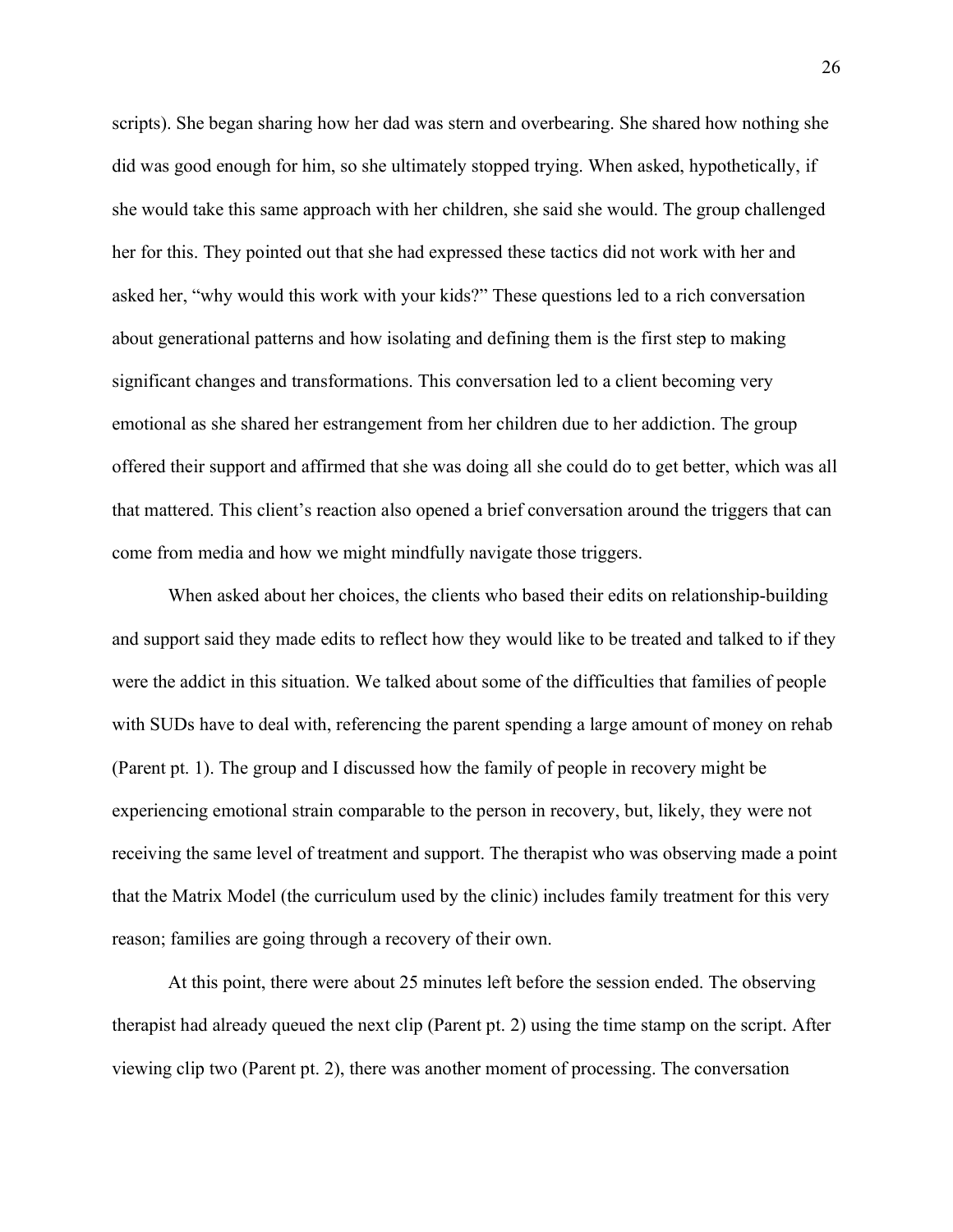mainly revolved around the moment when the parent pours the addict a glass of wine. We discussed how we know that this moment was problematic but could simply be a lack of education on the parent's part. Once more, I highlighted the importance of family involvement in treatment and how this interaction might have been different if the parent had taken the initiative to educate herself on the nature of the diagnosis of the addict. We also discussed a few other awkward situations and conversations that can occur with friends and family at the beginning of recovery. After five minutes of discussion, we moved into the second editing portion.

The editing portion took about five minutes for two of the clients and 10 minutes for the other client, similar to the first editing portion. This client is sensitive to feeling behind, so I did not move on until she finished. Once they finished editing the second clip, all three clients again agreed to perform the scene with me. Clients had all chosen to rewrite the interaction making the parent less defensive, humbler, and more curious. In the three scenes edited by the group, the parent asked more questions and was significantly more affirming. After everyone had performed, I asked the clients if they thought they would benefit from their friends and family being more curious and affirming when talking to them about their addiction and recovery. They agreed that it would be helpful, which led to a conversation about how to advocate in these areas and ask for what is needed from friends and family. Finally, we closed with "take something, leave something." Clients kept the support of the group, communication, and curiosity; they left defensiveness, being reactive, and pride.

## **Day Two**

Day two of the method utilized the same space at the same time and intervened with the same clients as day one. The group came in presenting as tired and agitated. We checked in and warmed up with a sound and a movement. The group offered long exhalations and downward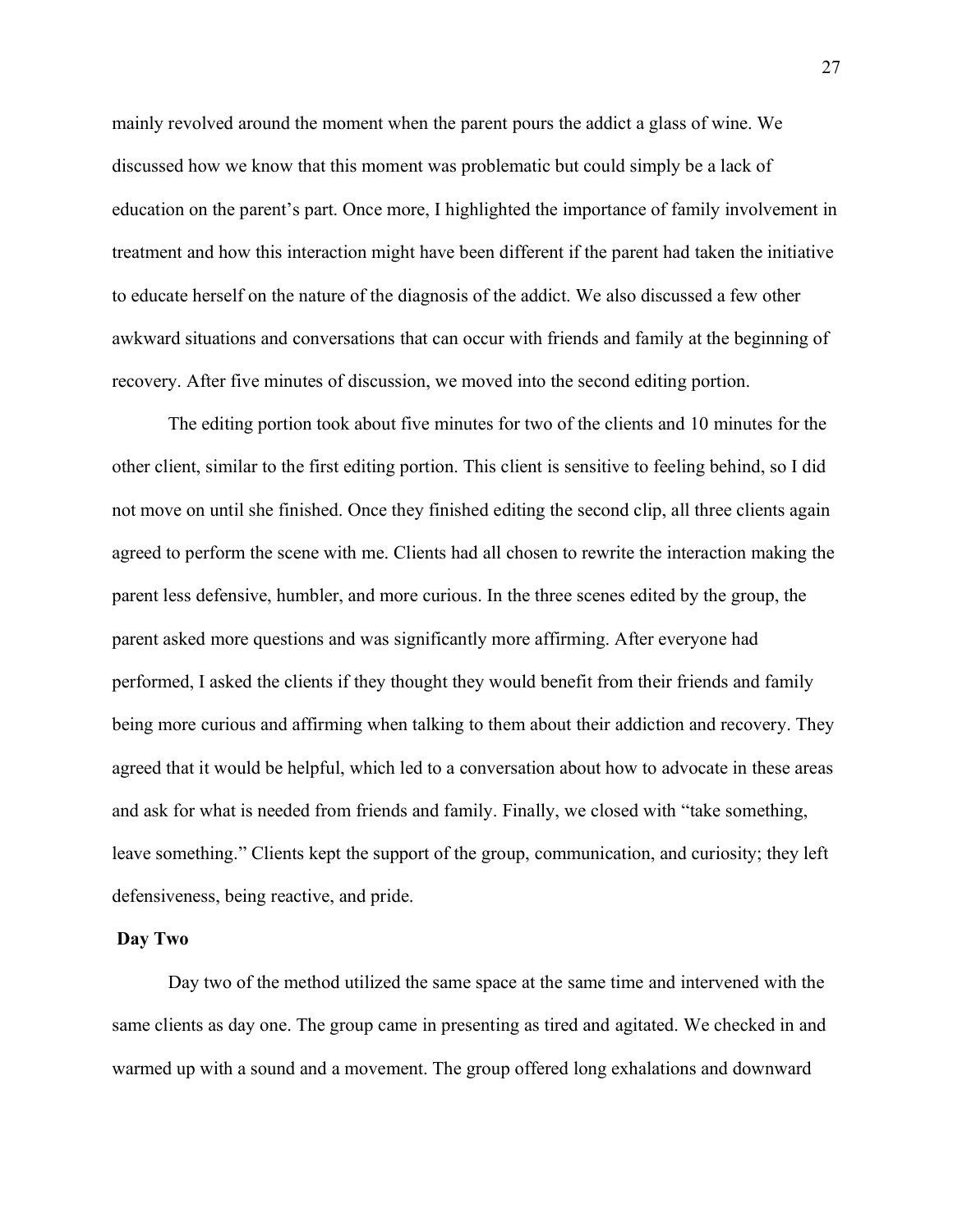movements. I passed out the scenes we would be working with on that day (Friend  $\&$  Sponsor). One client said, "This again?" upon being handed her script. I felt disappointed at the reaction, as I had perceived this client benefitted from the previous session. I played it off and tried to keep the energy up. I explained the general themes of the two scenes and played the first (Friend). After the clip, I opened the floor for discussion. I asked if anyone had had to make shifts in their relationships, like the shift shown in the scene. One said that she had to cut off contact with friends because they were too triggering and wished some of them had been willing to do more recovery-friendly activities with her. The conversation was shorter than it was during the first session.

When I made the invitation to begin editing the scripts, the same client that expressed disengagement said they had done the same activity that morning and was feeling overwhelmed by having to do it again. I was surprised by this. After further inquiry, I discovered that the therapist that had observed on day one (also present on this day) had made copies of the scripts (Parent pt. 1 & 2) and repeated the method without my knowledge or presence in the morning IOP/PHP, which included the three clients present for the two days of my method test. I was affected and took a breath to recenter myself. I tried to take a position of curiosity, asking how it went. The observing therapist explained that it was family day in the IOP, and she thought this method would be a good way to facilitate a conversation on family support and disarming techniques. This group had to do the first portion of the method twice and now were expected to participate in the second portion on the same day as the repeated first portion. The IOP has about 10 people at any given time, so it stands to reason the method (in whatever form it took in my absence) took around two hours. If I had it to do again, I would have shifted the group into a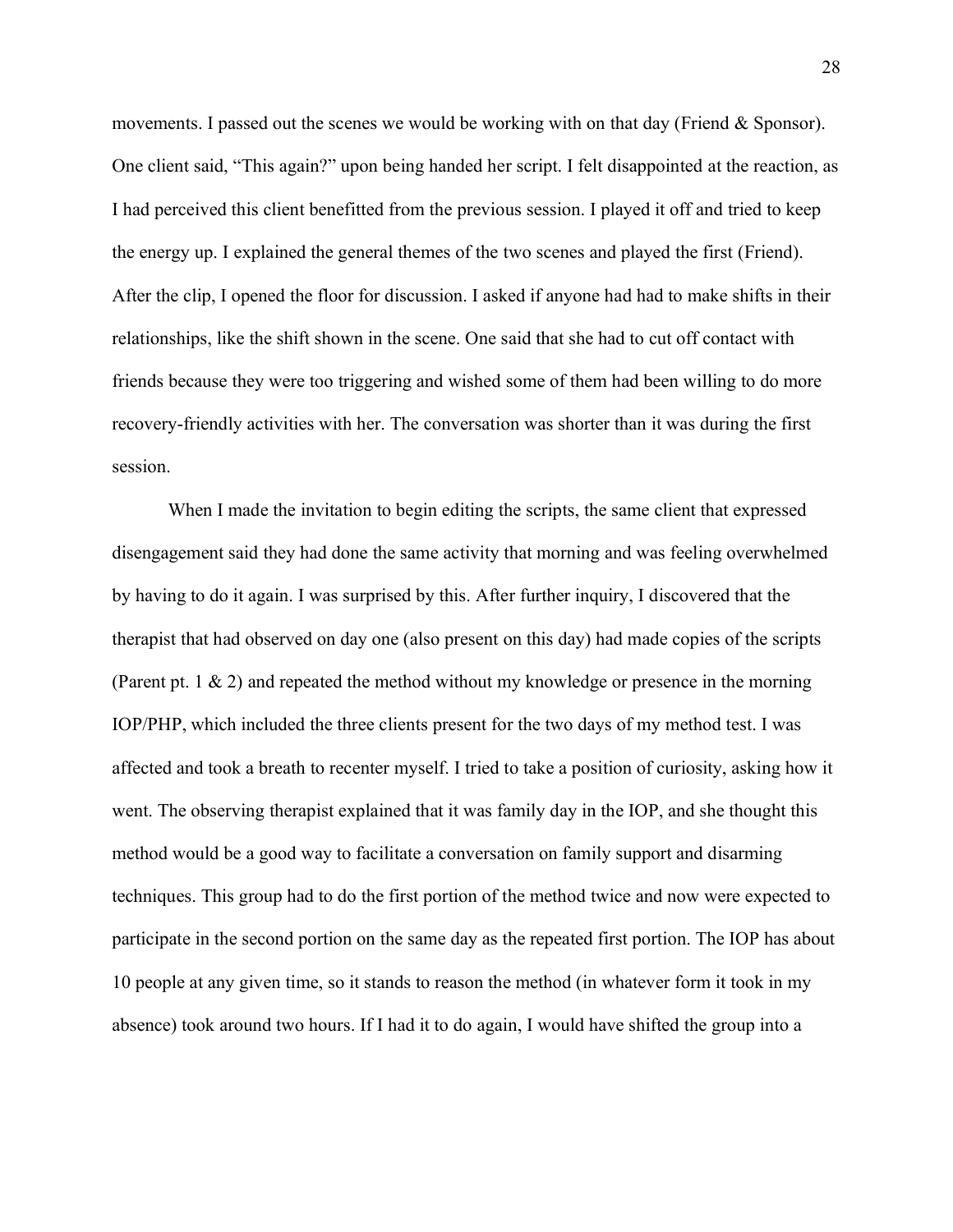different activity and continued the method test the next week. However, at the moment, with the clip cued, the scripts passed out, and the other therapist to observe, I chose to continue.

After editing the script (Friend), two of the three agreed to perform them. These scripts repeated the pattern of being less reactive, clearer, and more concise when communicating feelings. One client mentioned she thought she made the scene boring with her edits. This response led to a conversation about how media might shift our perceptions of how relationships and communication should look and sound. A client mentioned that she felt that a relationship without passion and high levels of emotion might be sterile and uninteresting. The group challenged this and discussed the differences between passion and volatility, some concluding that staying mindful of one's feelings during conflict can be an act of love. I offered the client who chose not to participate the alternatives of performing the unedited script or sharing a line she resonated with in particular. She turned down both offers, claiming that she gave all the energy she had had for this activity in the morning.

We moved on to the final clip (Sponsor). I had hopes that I could engage the client who was choosing not to participate in this scene, as she had expressed many times in the past her desire to one day become a sponsor with Alcoholics Anonymous (AA). Unfortunately, she declined to participate. I did manage to engage her briefly in a conversation following the clip about her goals to become a sponsor and asked her thoughts on the sponsor from the clip. This scene had the least number of edits out of the four. A part of this could have been the burnout the group was experiencing. The group thought the sponsor effectively supported, challenged, affirmed, and communicated, so they could not think of ways to improve upon the sponsor's dialogue. The one exception was that clients with an aversion to the idea of a higher power made edits to that end. Improving upon the dialogue was not a directive I gave them, but it seemed it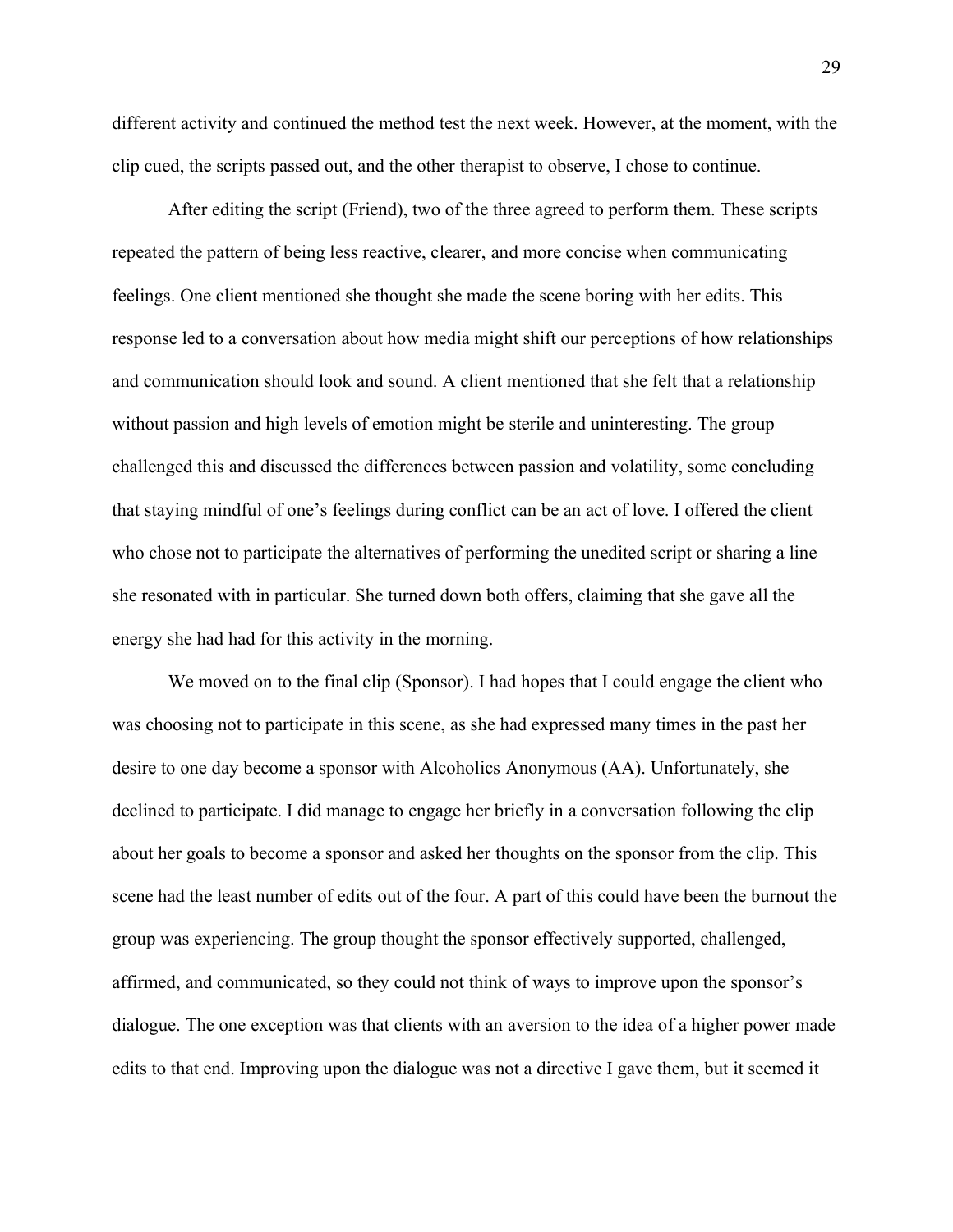was an inference the group made at some point. We ended, once again, with "take something, leave something." The group kept support, communication, and relationships and left exhaustion, self-pity, and sadness. Finally, we had a moment of reflection to look back on the two days of the method test, what we learned, and if any transformations had been made. This session was 15 minutes shorter due to one client's low level of participation.

## **Overall Observations**

I carefully observed the clients during all portions of the sessions and conducted a closing moment of reflection. The atmosphere was that of friends watching TV together during the clipwatching section. I observed this to be a disarming experience for the clients, as the activity was fun and familiar. On the first day of the method test, the clients were alert and interested. On the second, they appeared tired and frustrated for reasons stated previously. Clients were engaged in their work and the work of the others in the group. I saw them listening carefully and paying close attention to the differences between the changes made in their scripts as compared to others and the rationales behind them. Clients were willing and excited to participate in the performance portion of the method. One client expressed a degree of nervousness beforehand and a sense of accomplishment afterward.

In our moment of reflection at the end of day 2, we discussed the effect this activity may have had on their individual social skills and their levels of empathy for the people walking with them through recovery. They expressed that they felt this was a good way to raise awareness and effectiveness in these areas. One client shared that this activity provided a framework for her to think about the way she formulates her responses. They were grateful that they did not have to play the addict.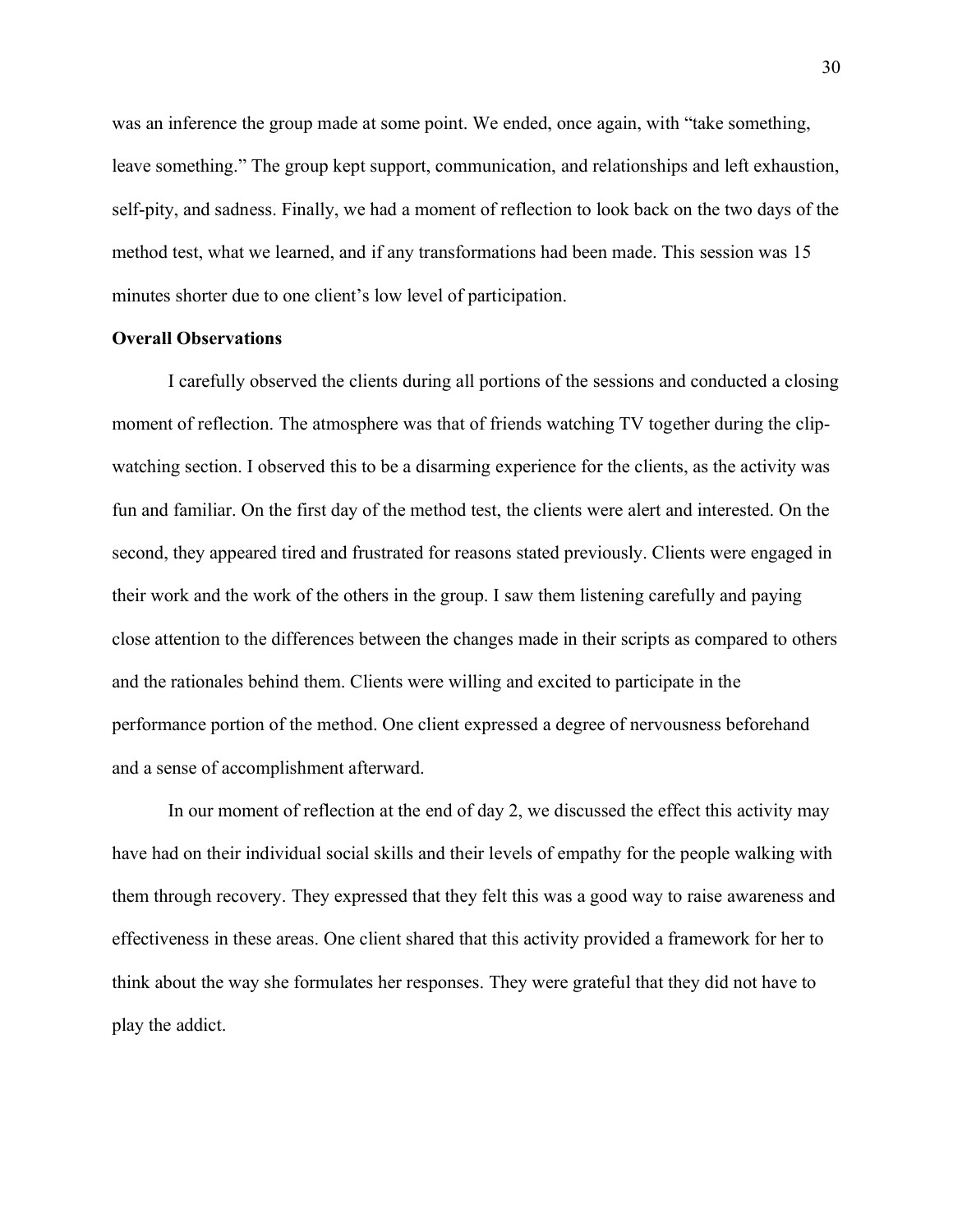Clients were asked in a PHP group prior to the method if they thought an intervention focusing on social and communication skills would be something from which they would benefit, and clients responded affirmingly. All three women felt that the activity was generally helpful in increasing social and communication skills. They also felt that the activity was generally helpful in understanding what people in their lives may be experiencing and increasing empathy. These findings align with the reviewed instances of drama therapy interventions with similar attributes strengthened (Amatruda, 2006; Karatas, 2011; Ozturkcu et al., 2018; Wiener, 2015).

One client expressed a preference only to do one clip at a time if we were ever to do this again. Also, I learned sometime later from my supervisor that this client had complained about having to do the activity for so many hours on the second day when the observing therapist coopted the method for the morning group. As a result of this complaint, my supervisor informed me that she had announced during treatment team that therapists untrained in expressive arts therapies (EAT) should not attempt EAT interventions.

## **Discussion**

## **Reflections**

This thesis intended to explore how the performance/talkback model can be condensed and used to address some specific needs of people with SUDs, namely, an increase in empathy, social skills, and communication skills. My approach was to enroll the clients as an active, participatory audience of media relevant to the life experience of a person with a SUD. The reports of the clients that engaged in the intervention reflected the reports of much of the literature reviewed in this thesis: Topic-related empathy may have increased (Rathje et al., 2021), clients seemed not to feel exposed or objectified (Wood & Mowers, 2019), engaging in live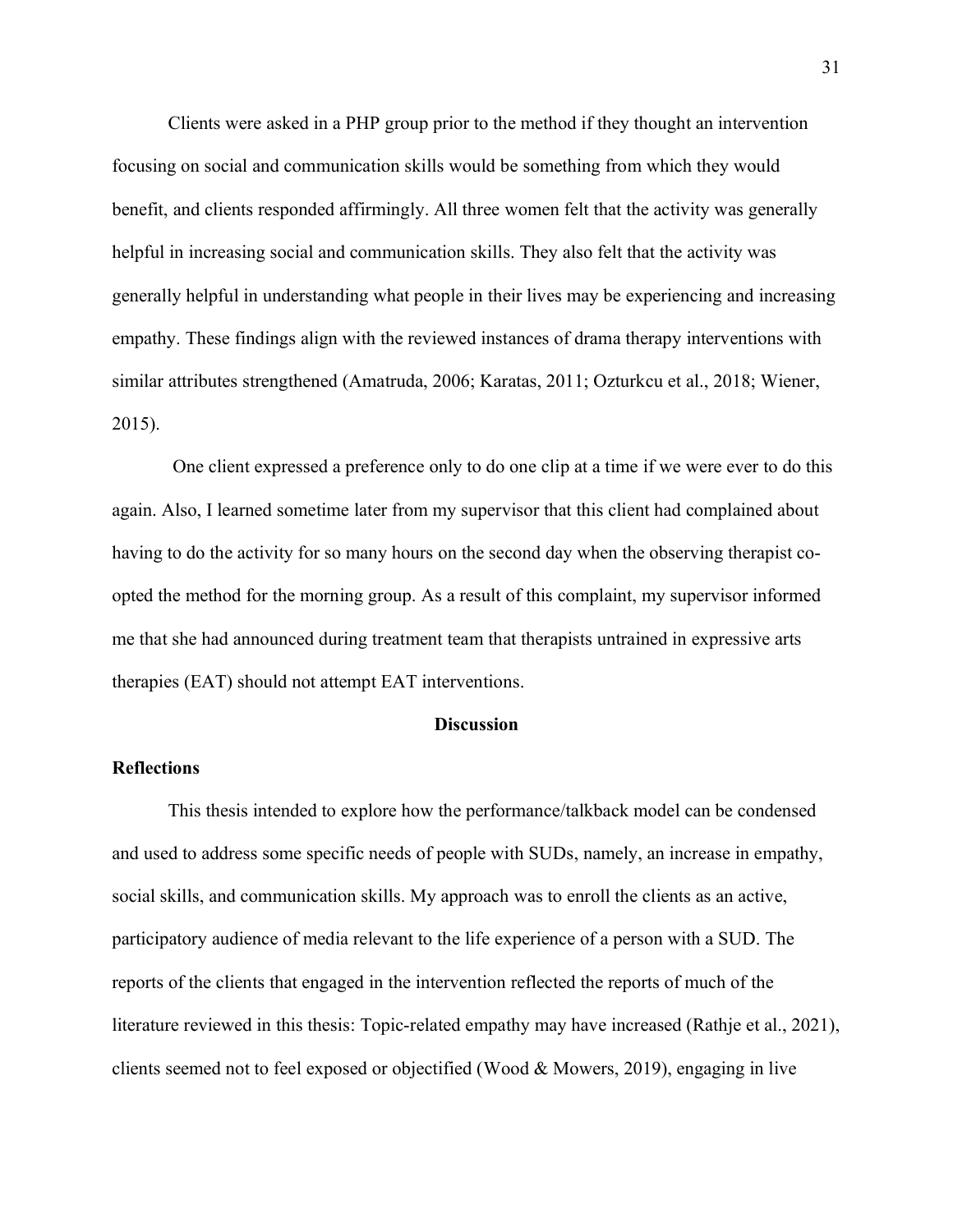performance with peers appeared to increase group closeness, and recovery capital (Kewley, 2019), social skills, and communication skills may have been learned and strengthened (Amatruda, 2006; Ozturkcu et al., 2018; Wiener, 2015). Further study would be needed to measure the therapeutic effects of this method as compared to a live performance/talkback model. Yet, I can say with some confidence that the model I have tested here may be able to be used to a similar effect as live performance while abandoning the heavy logistical lift.

An interesting, unforeseen result was that the clients continued to watch *Single Drunk Female* (Headland, 2021) after the method test was over. They wanted to watch the full episode I took the clip from, which led to them keeping up with the show weekly. I heard them talking about it in morning groups I shadowed weeks after. I kept up with the show as well, and this gave us a point of conversation that was social and colloquial, as well as relevant to recovery. We talked about the relationships, dating, sex, cravings, relapses, struggles, and other situations and behaviors the characters were dealing with that week. Clients expressed empathy, not only for the characters struggling with addiction but for their friends and families as well, mirroring the findings of Rathje et al. (2021). For weeks to come, talking about that week's episode gave clients a way to bring up and process recovery-related experiences. These observations align with Kewley's (2019) findings on community and theatre as recovery capital and Stephens-Hernandez et al. (2007) findings around the efficacy of narrative SUD education. The Matrix Model (Wagener, 2021) only uses DVDs containing lectures. I wonder how much more effective and engaging it would be for therapy groups to watch a narrative depiction of a person in relapse rather than watching a PowerPoint about what relapse means and entails? During these psychoeducation days, when watching these DVDs, I have observed people fidgeting and nodding off. However, when watching clips from *Single Drunk Female* (Headland, 2022),

32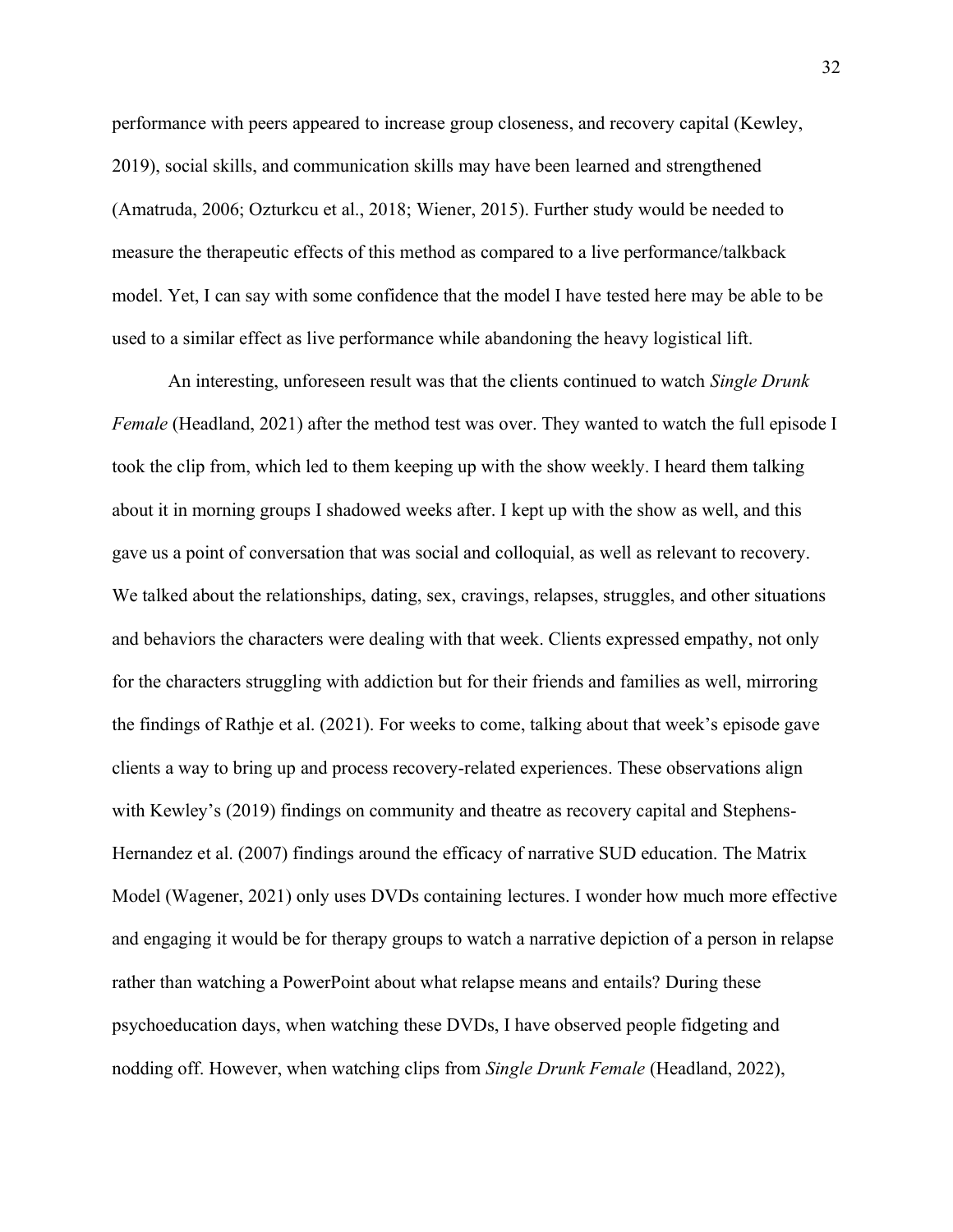everyone seemed alert and engaged. Using narrative media as psychoeducation in SUD IOP/PHP would be a fascinating area for further study.

While considering what show to pull media from, I had also considered making a short film myself. While requiring more logistics than pulling from existing media, a film could be used with clients in perpetuity after being created. I fully believe drama therapists can conceptualize and dramatize truthfully and respectfully all manner of social issues among a diverse variety of people. I would be fascinated to see the effect of this intervention using a short film created by a drama therapist for a specific population.

The method is not without its shortcomings. The most glaring shortcoming of the method test was that parts of the method relied heavily on reading and writing ability. This is a shortcoming in its difficulty of use with disabled people, illiterate people, and people who do not speak the same language as the therapist (though perhaps there is potential here with translated subtitles). Even with populations not aforementioned, dependency on writing ability, as was observed in the method test, can also be a shortcoming considering the spectrum of time people may need to respond. I observed clients feeling pressured or inferior when noticing them taking longer to finish a written intervention than those around them.

A shortcoming separate from, albeit related to, writing ability is the method's mental demand. As was found out by happenstance of miscommunication, this method may be mentally fatiguing when conducted for too long of a time or in too quick succession. Further development of this method is necessary to discover variations that are less mentally taxing and reliant on reading/writing ability and to discover if an hour is an ideal amount of time for this intervention. Lastly, a variable shortcoming dependent on the state of COVID-19: I conducted this method in person. In a world of surging and receding disease, an online variation of this method could be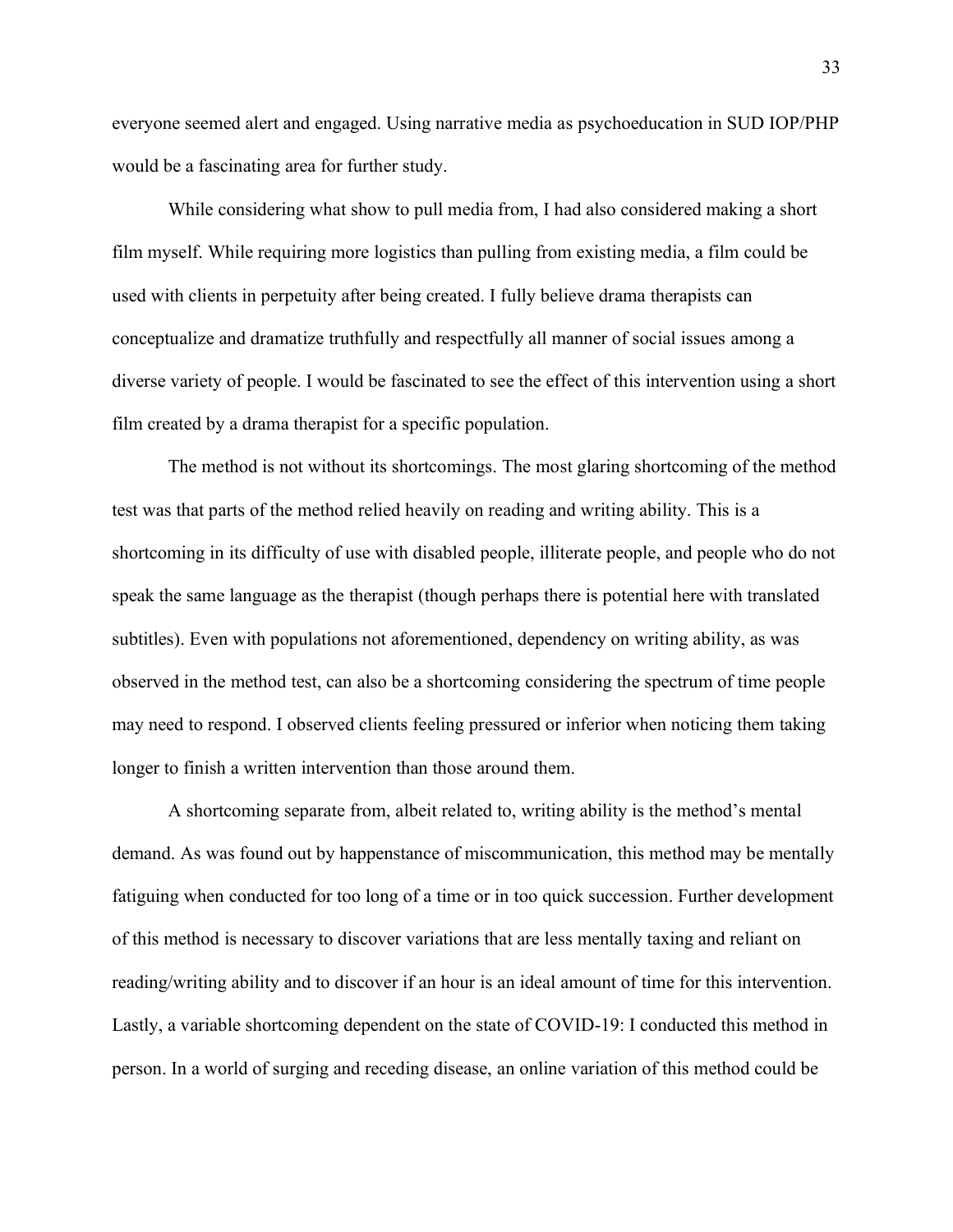an important development. With screen-sharing and other tools included in video chat software such as Zoom; an online variant of this method may not be difficult to achieve.

## **Conclusion**

The main finding of this thesis was that a condensed performance/response model could indeed be used to a similar effect as more established live performance/talkback models. By engaging with this method, clients reported increased topic-related empathy and more confidence in their social and communication skills. While this method may not replace rehearsing and performing for an audience, it allows therapists and clients to reap similar benefits without the organizational puzzle. Going forward, perhaps drama therapists without the resources and support to stage performance-based interventions will still feel they have access to some benefits of performance-based interventions.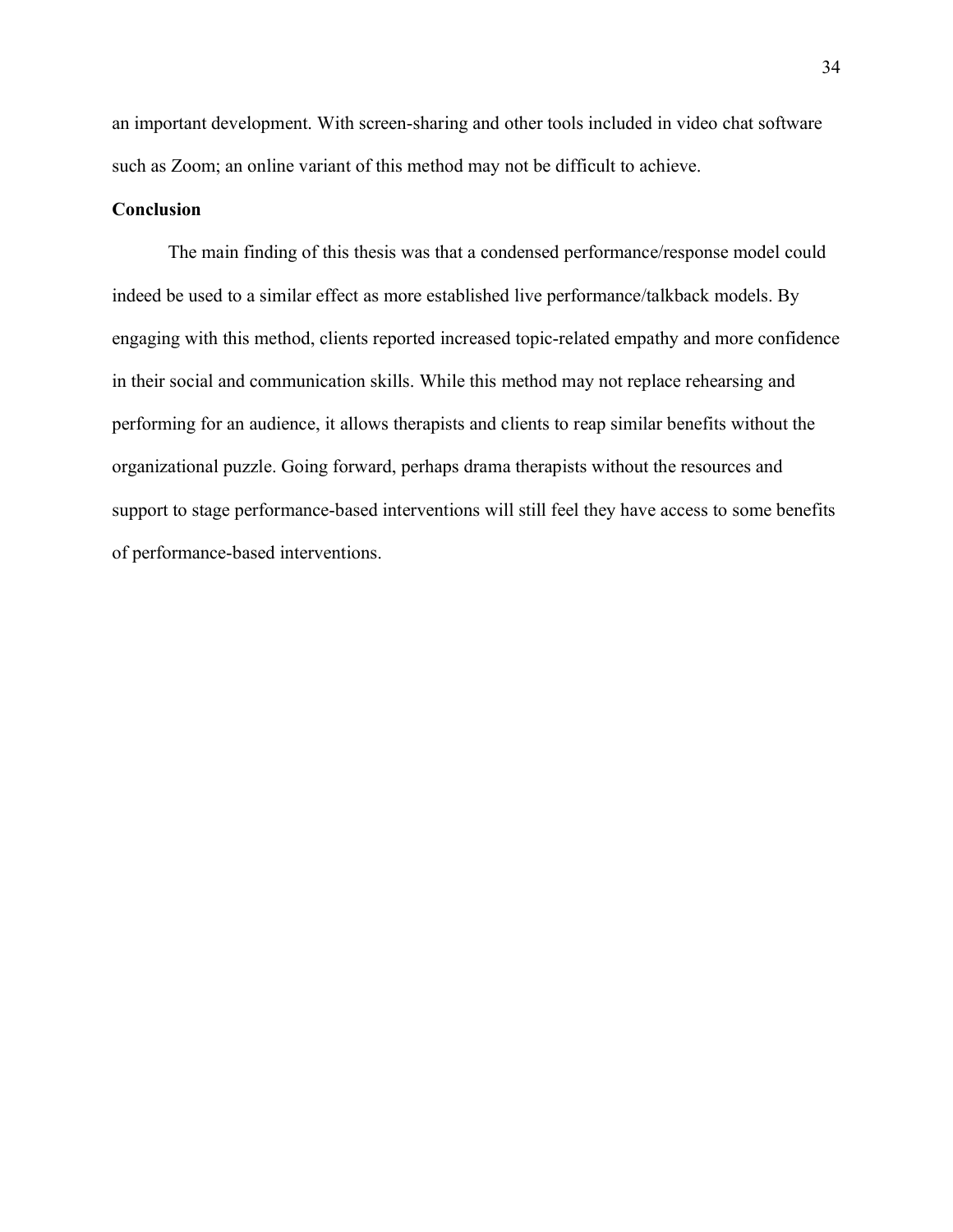### **References**

- Amatruda, M.-J. (2006). Conflict resolution and social skill development with children. *Journal of Group Psychotherapy, Psychodrama & Sociometry (15453855)*, *58*(4), 168–181.
- American Psychiatric Association. (2017). *Diagnostic and statistical manual of mental disorders: Dsm-5*.
- Aurora, P., & Coifman, K. G. (2021). Unpacking social avoidance and substance use in social anxiety: Does extraversion explain behavior variability? *Journal of Psychopathology and Behavioral Assessment*, *43*(2), 281–292. https://doi.org/10.1007/S10862-020-09844-1
- Bailey, S. D. (2009), Performance in Drama Therapy, in D.R. Johnson and R. Emunah (Eds), *Current Approaches, (2*nd ed.). (pp. 374-389). Charles C. Thomas Publishers.
- Bornmann, B. A., & Crossman, A. M. (2011). Playback theatre: Effects on students' views of aggression and empathy within a forensic context. *The Arts in Psychotherapy, 38*(3), 164- 168. doi:10.1016/j.aip.2011.04.004
- Cheung, A., Reid-Varley, W.-B., Chiang, M., de Villemejane, M., Wood, L. L., Butler, J. D., & Fan, X. (2021). Dual diagnosis theater: A pilot drama therapy program for individuals with serious mental illness and substance use disorder. *Schizophrenia Research*, *230*, 95–97. https://doi.org/https://doi.org/10.1016/j.schres.2020.11.008
- D'Amico, M., Lalonde, C., & Snow, S. (2015). Evaluating the efficacy of drama therapy in teaching social skills to children with autism spectrum disorders. *Drama Therapy Review, 1*(1), 21-39. doi:10.1386/dtr.1.1.21\_1
- Dattilio, F. M. (2014). *Cognitive-behavioral therapy with couples and families: A comprehensive guide for clinicians*. The Guilford Press.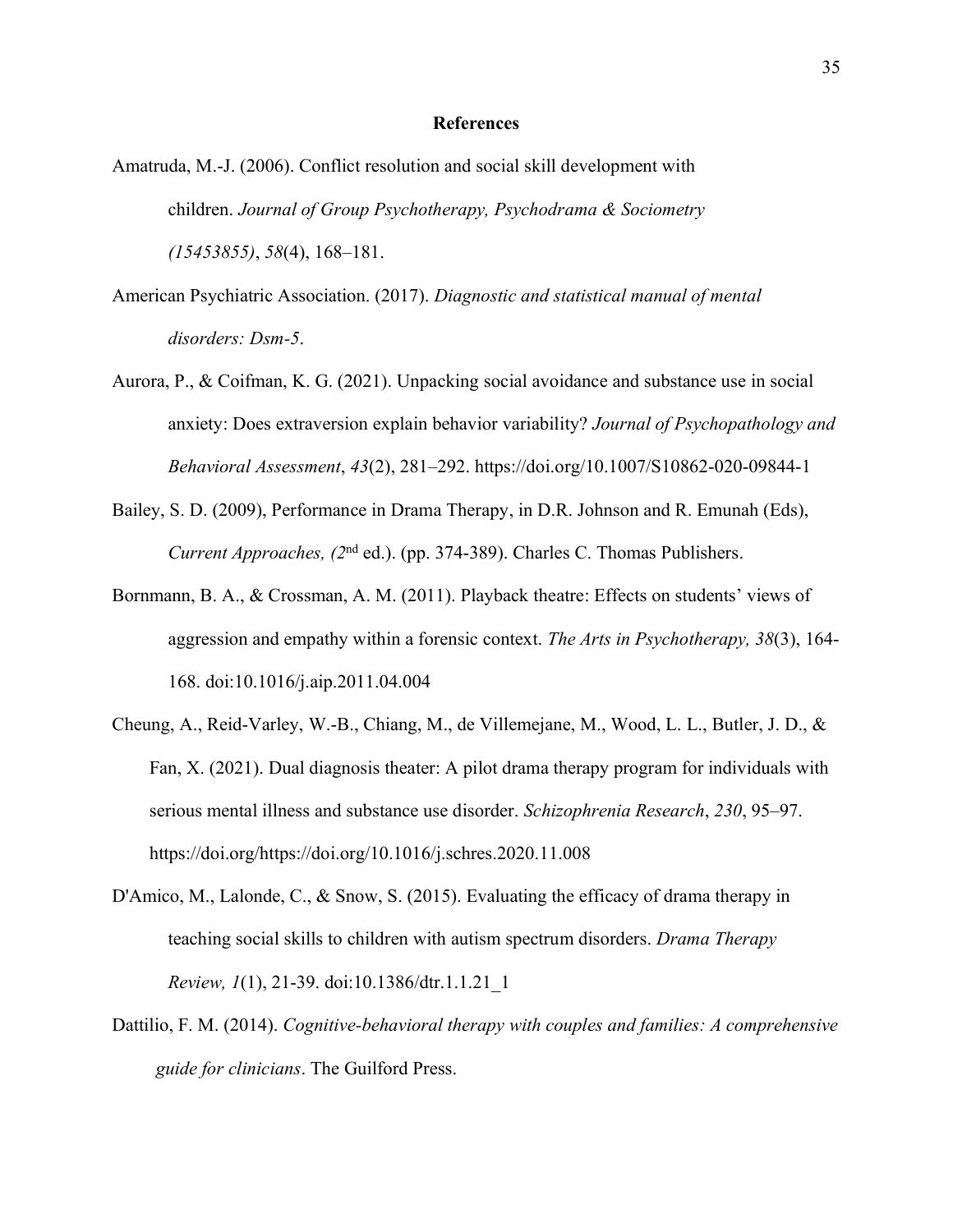Dekkers, A., De Ruysscher, C., & Vanderplasschen, W. (2020). Perspectives on addiction recovery: Focus groups with individuals in recovery and family members. *Addiction Research & Theory*, *28*(6), 526–536. https://doi-

org.ezproxyles.flo.org/10.1080/16066359.2020.1714037

Headland L. (Director) & Finch S. (Writer). (2022). *Single Drunk Female.* Freeform.

- Jaaniste, J. (2008). A new beginning A dramatherapy group for participants with co-occurring mental illness and substance abuse in a mental health setting. *Dramatherapy, 30* (2), 17- 22
- Karatas, Z. (2011). Investigating the effects of group practice performed using psychodrama techniques on adolescents' conflict resolution skills. *Educational Sciences: Theory & Practice*, *11*(2), 609–614
- Kewley, S. (2019). Changing identities through staging recovery: The role of community theatre in the process of recovery. *The Arts in Psychotherapy, 63, 84-93*
- McAdam, L., & Davis, C. (2019). Confronting power, privilege and oppression in trauma informed school-based work: Framing the ALive model within critical race theory. *Drama Therapy Review*, *5*(1), 85-101.

Newman, T. (2017). Creating the role: How dramatherapy can assist in re/creating an identity with recovering addicts. *Dramatherapy, 38*(2-3), 106-123. doi:10.1080/02630672.2017.1340492

New York University. (2021, March 3). *NYU Steinhardt drama therapy past performances*. NYU Steinhardt. Retrieved March 30, 2022, from https://steinhardt.nyu.edu/pastperformances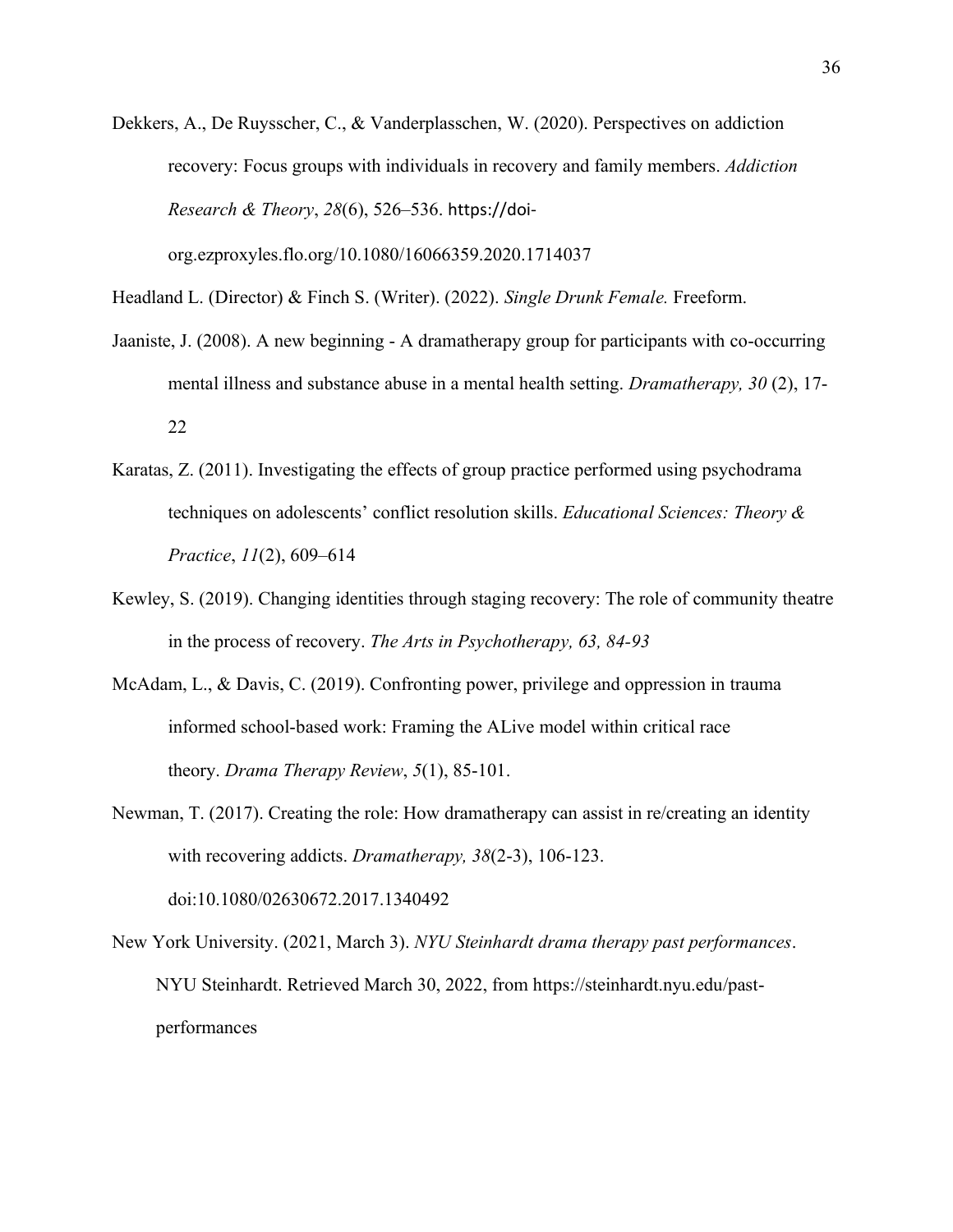Ólafsdóttir, J., Orjasniemi, T., & Hrafnsdóttir, S. (2020). Psychosocial distress, physical illness, and social behaviour of close relatives to people with substance use disorders. *Journal of Social Work Practice in the Addictions*, *20*(2), 136–154. https://doi-org.ezproxyles.flo.org/10.1080/1533256X.2020.1749363

Ozturkcu, O. S. K., Sertoz, O. O., Gokengin, G. B., Sagin, H., Gulbahar, O., & Ciceklioglu, M. (2018). Is it possible to decrease the burnout level of hospital office staff by communication skills training using therapy techniques? *Journal of Psychiatry and Neurological Sciences. Dusunen Adam, 31*(1), 61-71. http://dx.doi.org/10.5350/DAJPN2018310106

- Rathje S., Hackel L., Zaki J. (2021). Attending live theatre improves empathy, changes attitudes, and leads to prosocial behavior. *Journal of Experimental Social Psychology*, *95*, 1-10. https://doi.org/10.1016/j.jesp.2021.104138.
- Selbekk, A. S., Sagvaag, H., & Fauske, H. (2015). Addiction, families and treatment: A critical realist search for theories that can improve practice. *Addiction Research and Theory*, *23*(3), 196–204. https://doi.org/10.3109/16066359.2014.954555
- Stephens-Hernandez, A. B., Livingston, J. N., Dacons-Brock, K., Craft, H. L., Cameron, A., Franklin, S. O., & Howlett, A. C. (2007). Drama-based education to motivate participation in substance abuse prevention. *Substance Abuse: Treatment, Prevention, and Policy*, *2*(1), 1–11. https://doi.org/10.1186/1747-597X-2-11/TABLES/5
- Wagener, D. (2021, December 8). *What is the Matrix Model for addiction treatment?* Drug Rehab Options. Retrieved March 30, 2022, from https://rehabs.com/what-matrix-model/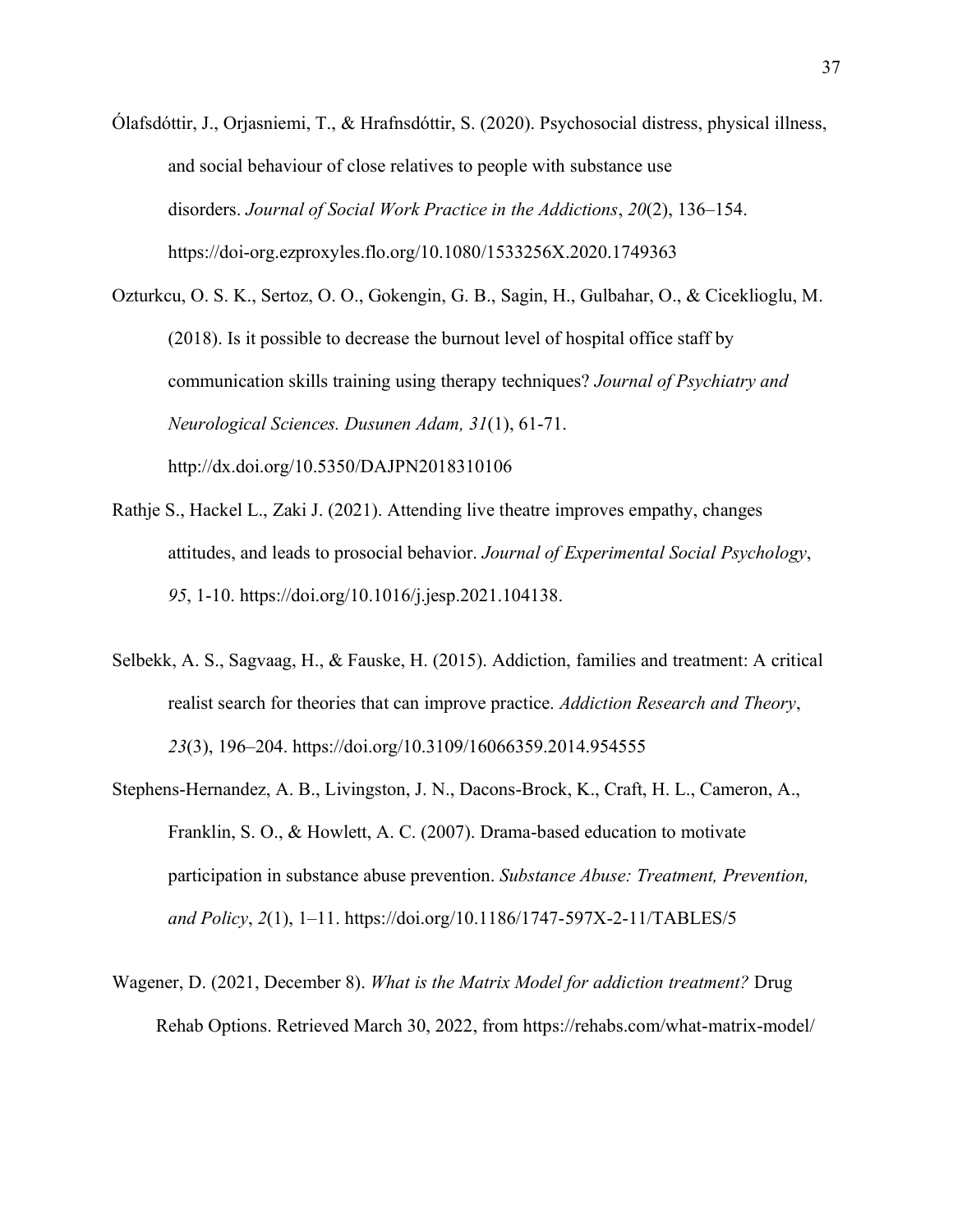Wiener, D. J. (2015). Staging dramatic enactments to resolve conflicts in couples. *Drama Therapy Review*, *1*(1), 7-20. https://link.gale.com/apps/doc/A565610295/AONE?u=les \_main&sid=ebsco&xid=4ea06820

- Wilmer-Barbrook, C. (2013). Adolescence, Asperger's and acting: Can dramatherapy improve social and communication skills for young people with Asperger's syndrome? *Dramatherapy, 35*(1), 43-56. doi: 10.1080/02630672.2013.773130
- Wood, L. L., & Mowers, D. (2019). The co-active therapeutic theatre model: A manualized approach to creating therapeutic theatre with persons in recovery. *Drama Therapy Review, 5*(2), 217-234. https://link.gale.com/apps/doc/A604896676/AONE?u=les\_main&sid=ebsco&xid=38827

d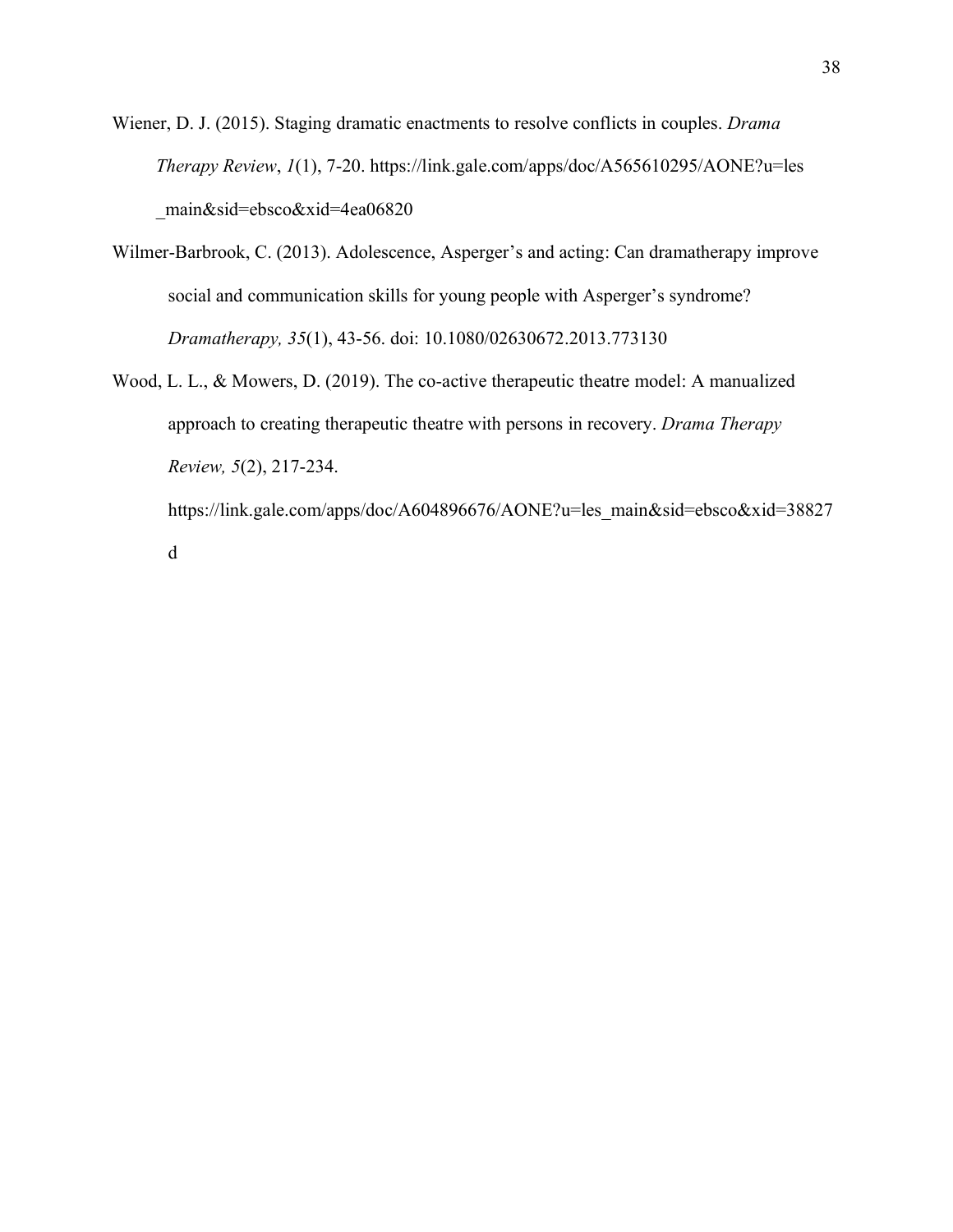## **Author Acknowledgments**

This thesis is the culmination of a three-year journey that was only possible with the support of my friends and family, especially that of my wife, Brenna Brown, and my mother and father, Connie and Larry Brown. My gratitude goes out to all of the educators who helped me forge my path. A special thanks to Adam Stevens and Meredith Dean for helping me paint the picture of the therapist I want to become. Lastly, thanks to my incredible cohort for walking this digital path with me from opposite ends of the country.